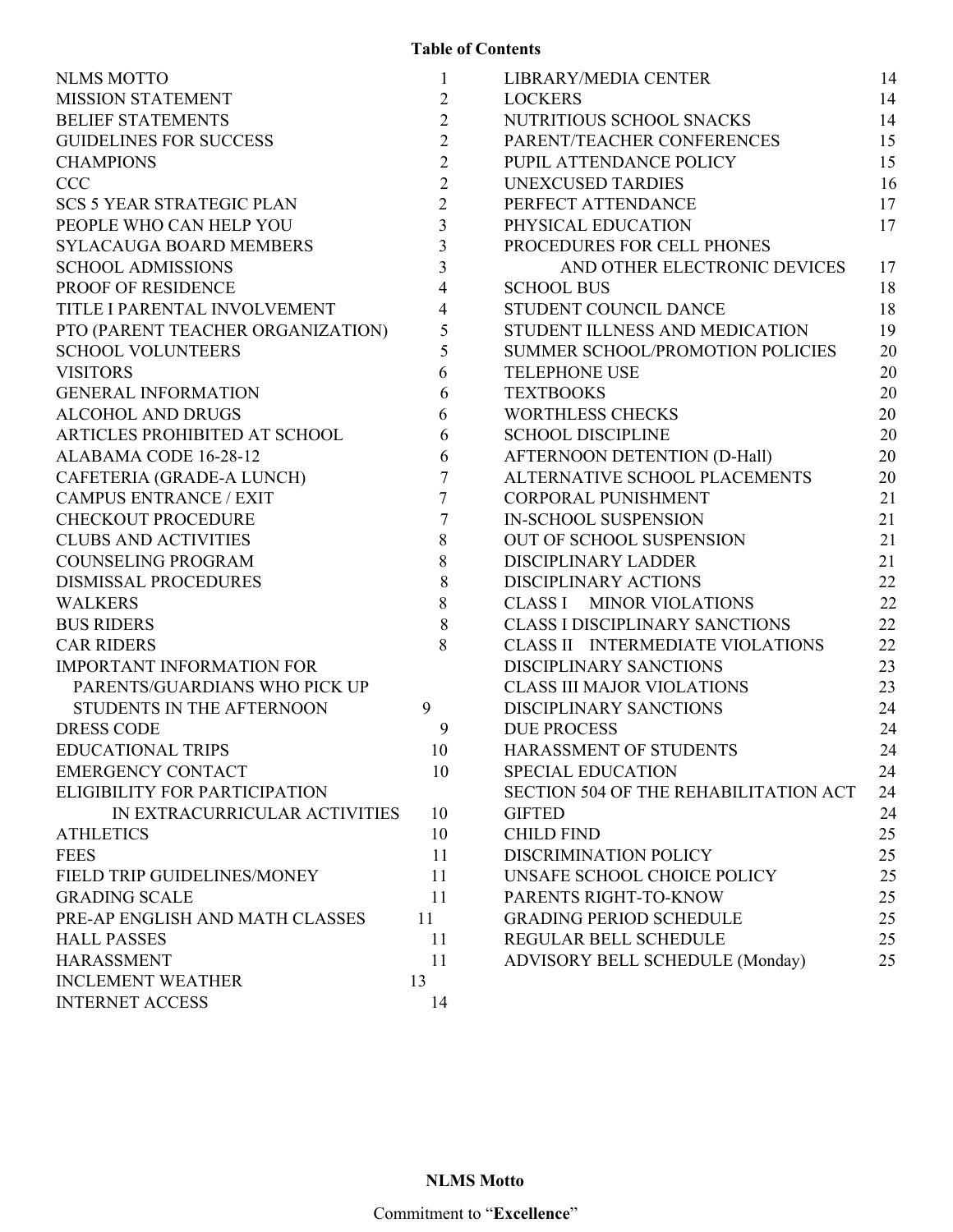

## **MISSION STATEMENT**

The mission of the Sylacauga City Schools, in partnership with families and the community, is to prepare graduates who are ready for college, career, and community success.

### **BELIEF STATEMENTS**

In order to accomplish our mission, the Sylacauga City School System is committed to these beliefs:

- High expectations are necessary to achieve goals and expand opportunities for all.
- Education is a responsibility shared by families, schools, and the community.
- Safe, innovative, student-centered schools optimize student success.
- Exemplary teachers, leaders, and staff who are well resourced and supported are essential for effective schools.
- Rigorous, relevant curriculum and diversified instruction maximize student achievement.
- Effective schools operate with equity, accountability, and fiscal responsibility.
- Effective schools inspire trust, invite collaboration, and are valuable assets to our community.

### **GUIDELINES FOR SUCCESS**

### **NLMS: N**URTURE **L**EAD **M**OTIVATE **S**UCCEED

At NLMS we believe that mentoring and advising our students is paramount to their success. We have established an advisory program for the 2018-2019 school year with virtues that we foresee being the essence of what we aspire to develop within our students.

The following virtues will be instituted through our advisory process and they will also become part of the NLMS common language. The nine virtues are as follows:

### **CHAMPIONS: C**ourage **H**onor **A**ttitude **M**ental Toughness **P**urity **I**ntegrity **O**wnership **N**avigation **S**ervice

We know that in order for us to accomplish our advisory goals, parental partnerships must be at the heart of all that we do. Please be cognizant and make arrangements to participate in as many of the parental involvement activities as possible. Join PTO and become an active member.

#### *CCC Logo*

The CCC logo reflects the vision of Sylacauga City Schools that every graduate is prepared for college, career, and community success. Our high school Graphic Design students created the logo. Education is focused nationally on College Career Readiness, and Sylacauga added the third C to represent our commitment to a strong community, wherever our graduates may choose to live. We work K-12 to make sure our students understand the importance of preparation for the future.

#### **Sylacauga City School's 5 Year Strategic Plan**

The process began in the fall of 2013 with carefully selected members of the strategic planning committee. This group of Sylacauga City School administrators, teachers, and staff, along with parents, community leaders and business owners met over the course of several months to develop the plan. With over 585 participants from a public forum and surveys, the team reviewed the mission and beliefs of the school system, and our vision for the future. The plan aligns with AdvancED standards, Alabama Plan 2020, and Continuous Improvement Plans from each school. We look forward to using the plan as guideposts over the next five years.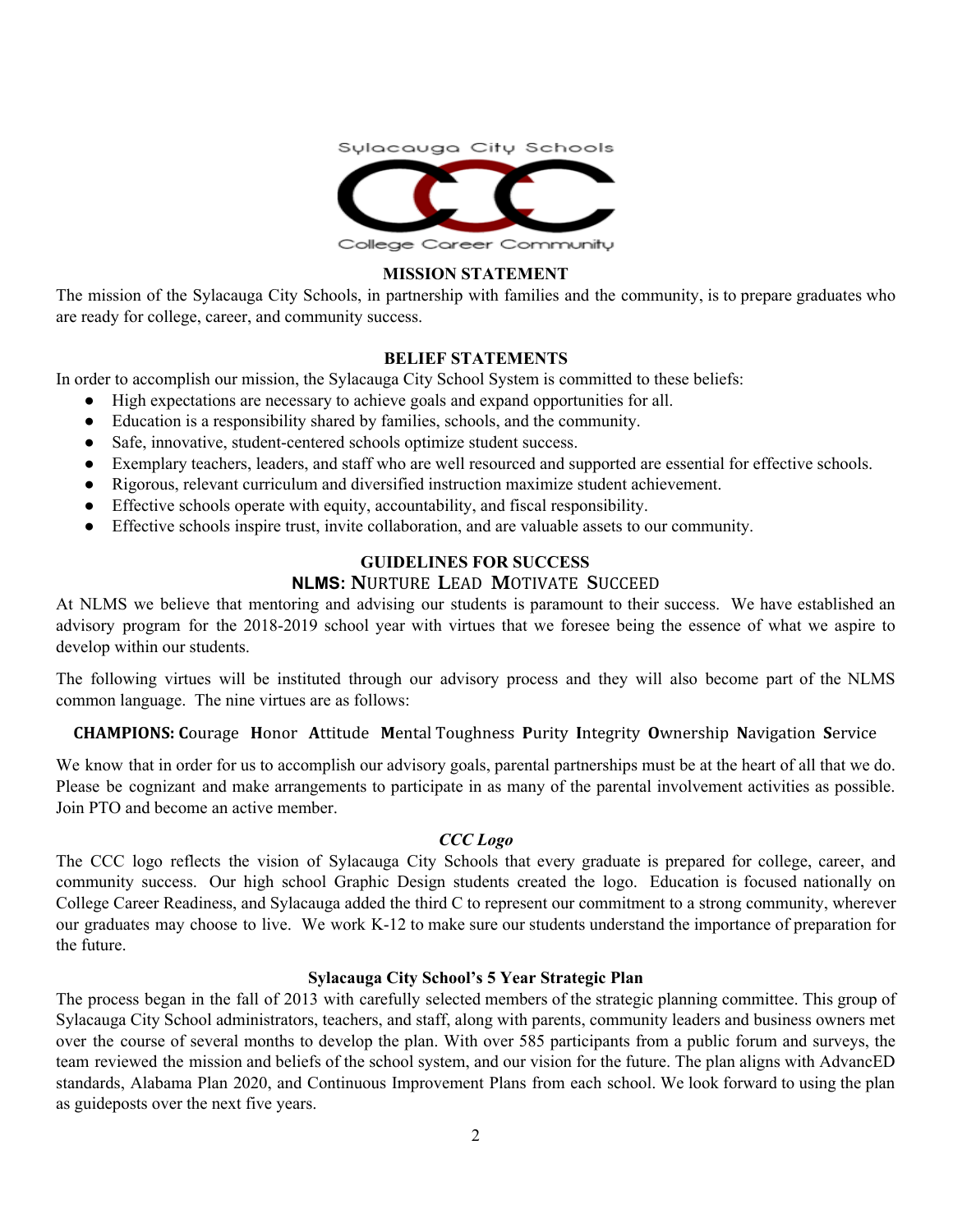Governance and Leadership:

Goal 1.1 Provide qualified, effective, innovative Board of Education members

Goal 1.2 Provide qualified, effective innovative system and school leaders

Goal 1.3 Provide opportunities and programs to involve students, parents, community members, government officials, and appropriate other representatives or agencies in collaborative efforts to improve school system governance Teaching and Assessing for Learning:

Goal 2.1 Provide meaningful, rigorous, relevant, high quality instruction to meet the needs of all students

Goal 2.2 Improve student achievement so that all schools continue to reach yearly learning goals and so that annual progress is made toward the target graduation rate of 100%

Goal 2.3 Provide high quality, highly effective personnel to meet the needs of the instructional program.

Goals 2.4 Effectively collect, analyze, and use student achievement data for improved teaching and learning

Facilities, Resources, and Support Systems:

Goal 3.1 Maintain safe and secure learning environments throughout the school system

Goal 3.2 Provide and maintain facilities throughout the system based on objective criteria to provide the most appropriate, safe, secure and attractive environments for all programs

Goal 3.3 Provide, maintain, and allocate up-to-date technology and other essential equipment and resources to deliver high quality instruction, to provide effective communication, and to support student achievement

Goal 3.4 Effectively collect, analyze and use attendance, discipline, and participation data to improve student achievement and school climate

Goal 3.5 Effectively collect, analyze and use financial, demographic, and resource use data to inform and guide fiscal decision making and planning

Goal 3.6 Provide and maintain efficient transportation, health/wellness, and nutrition services to support high quality instruction and student achievement

Collaboration, Communication and Continuous Improvement:

Goal 4.1 Effectively use continuous improvement and accreditation monitoring plans to increase student achievement, to evaluate school system success, and to guide decision-making

Goal 4.2 Effectively disseminate, publish and provide access to school system data (achievement, climate, fiscal, etc.) to stakeholders to provide accountability, enhance credibility, and to enhance support for programs

Goal 4.3 Establish, maintain and expand collaborative relationships with families, post-secondary institutions, business-industry groups and the community to maximize student success.

### **PEOPLE WHO CAN HELP YOU**

| PEOPLE WHO CAN HELP YOU |                                   | <b>Brooke Clary</b>            | Lunchroom Manager |
|-------------------------|-----------------------------------|--------------------------------|-------------------|
| Gary Rivers             | Principal                         | <b>SYLACAUGA BOARD MEMBERS</b> |                   |
| Paula Bruno             | <b>Assistant Principal</b>        |                                |                   |
| Chad Littleton          | Title 1                           | Mrs. Melissa Garris (VP)       | 256-207-0979      |
| Jennifer Donahoo        | <b>Instructional Technologist</b> | Mrs. Amy Price                 | 256-404-4511      |
|                         |                                   | Dr. Steve Marlowe              | 256-245-4295      |
| Cecelia Dean            | Media Specialist                  | Dr. Rekha Chadalawada          | 256-245-1512      |
| Jamie Sanders           | Secretary                         | Mrs. Janean Crawford (Pres.)   | 256-404-5120      |
| <b>Tracy Abernathy</b>  | School Nurse                      |                                |                   |

### **SCHOOL ADMISSION**

Students who apply for enrollment in a Sylacauga City School must attend school in the attendance zone where they reside with a parent or legal guardian as granted by the Talladega County District Court or other appropriate court. It is the parent /guardian's responsibility to provide school officials with verifiable student information and to notify the school immediately in writing of any changes of student information. Failure to comply with this requirement will result in an investigation and appropriate action, i.e. withdrawal of student from school, tuition fee, report to court officials, and/or the Department of Human Resources, etc.

All transfer students must be in good disciplinary standing from their previous school(s) with no outstanding suspension or expulsion offenses pending. Sylacauga City Board of Education honors suspensions and expulsion from other official Boards of Education. Students transferring from a non-accredited school will be required to secure an application from the school system and take an achievement test at the local school. If a student scores lower than said grade level, the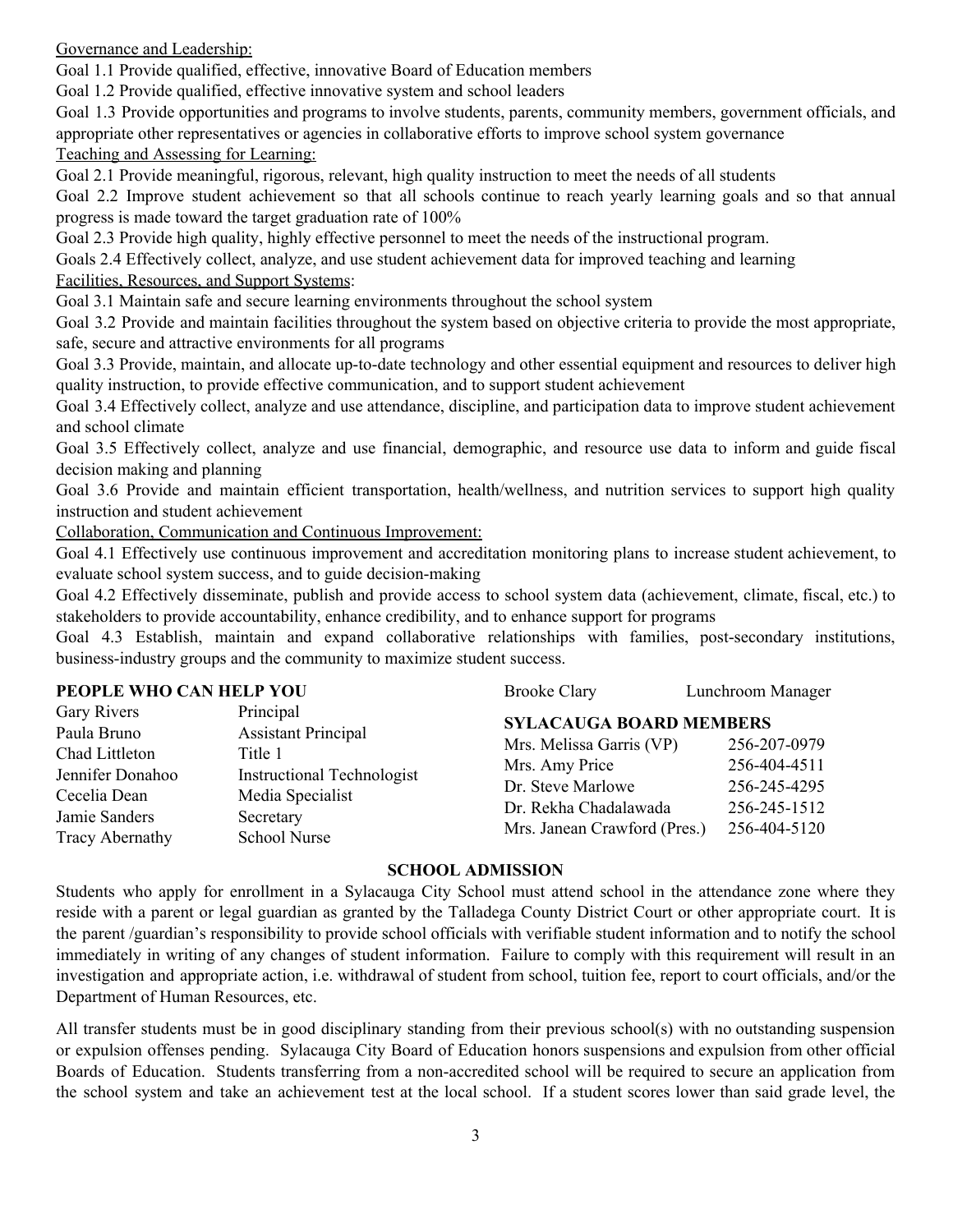counselor and principal will place the student appropriately. A non-accredited school is one that has no accreditation by a State Department of Education or a regional accrediting institution (i.e. SACS) including private tutors.

The parent/legal guardians of children enrolling in grades K-12 shall provide the following:

- 1. Parent/Guardian Picture Identification 4. Documented Proof of Immunization as required by state law
	- 2. Birth Certificate
	- 3. Parent/Legal Custodial Documentation

5. Withdrawal form and transcript from previous school

# *Proofs of Residence-***ALL STUDENTS MUST PROVIDE TWO PROOFS OF RESIDENCE**

If the parent or legal guardian cannot provide documentation of legal residence because the parent/legal guardian is living with a relative/friend, a notarized statement by the relative/friend can be accepted by the school with the following stipulation: 1) Notarized statement must state that the parent/legal guardian and child are living with the relative/friend; 2) Notarized statement must state the name of the relative/friend that is on the relative/friend's proof of legal residence; 3) Notarized statement must state the same address of relative/friend that is on the relative/friend's proof of legal residence; 4) A copy of the relative/friend's proof of legal residence must be attached to the notarized statement; and 5) Notarized statement must be signed by same name of relative/friend that is on the relative/friend's proof of legal residence.

If none of the above is available, then the school may use other documentation to verify residence. A home visit can be made by school staff should there be questionable documentation. *All students are subject to home visits by the Executive Director of Learning Support Services, School Principal, and/or School Resource Of icer.*

All migratory, ELL, and homeless children as defined by the Stewart B. McKinney Homeless Act 1987 must have access to the same free appropriate public education, including public preschool education provided to the other children and youth, and will not be denied enrollment regardless of status of legal residence.

Pursuant to the requirements of the Elementary and Secondary Education Act as amended by the Improving America's Schools Act of 1994, No Child Left Behind Act of 2001, and the Stewart B. McKinney Homeless Assistance Act, all homeless, migratory, and ELL children must have equal access to the same free appropriate public education, including public preschool education provided to the other children and youth. This shall be the policy of the Sylacauga City School System. Such children will be provided the opportunity to meet the same challenging state content and state student performance standards to which all students are held without being stigmatized or isolated.

The enrollment of homeless, migrant, and limited English proficient children and youth shall not be denied or delayed due to any of the following barriers: 1) Lack of birth certificate; 2) Lack of school records or transcripts; 3) Lack of immunization or health records; 4) Lack of residency requirements; 5) Lack of transportation; 6) Guardianship or custody requirements. If any disputes arise, we will follow the procedures and guidelines that are found in SCS student code of *conduct.*

### **Title I PARENTAL INVOLVEMENT**

The Sylacauga City Board of Education believes that the education of children is a collaborative effort between parents and schools. Furthermore, it is our belief that the involvement of Title I parents increases the effectiveness of the program and contributes significantly to the success of the children. To that end, the Sylacauga City Title I staff will strive to fully involve parents.

Sylacauga City Title I staff shall develop jointly with, agree with, and distribute to parents of participating children a written parent involvement policy. Each Title I school shall develop a Parental Involvement Policy that will incorporate the following Sylacauga City Schools Parental Involvement Goals.

- A. Involve parents in the joint development of the instructional plan and process of school improvement.
- B. Strive to develop strong school/family/community partnerships. In an effort to develop these partnerships and to improve student achievements, Sylacauga City Title I staff:
	- 1. Shall help parents to understand the National Education goals, state content and performance standards, state and local assessments, Title I requirements, how to monitor progress while participating in their children's education, and how to work with educators to bring about improved student performance.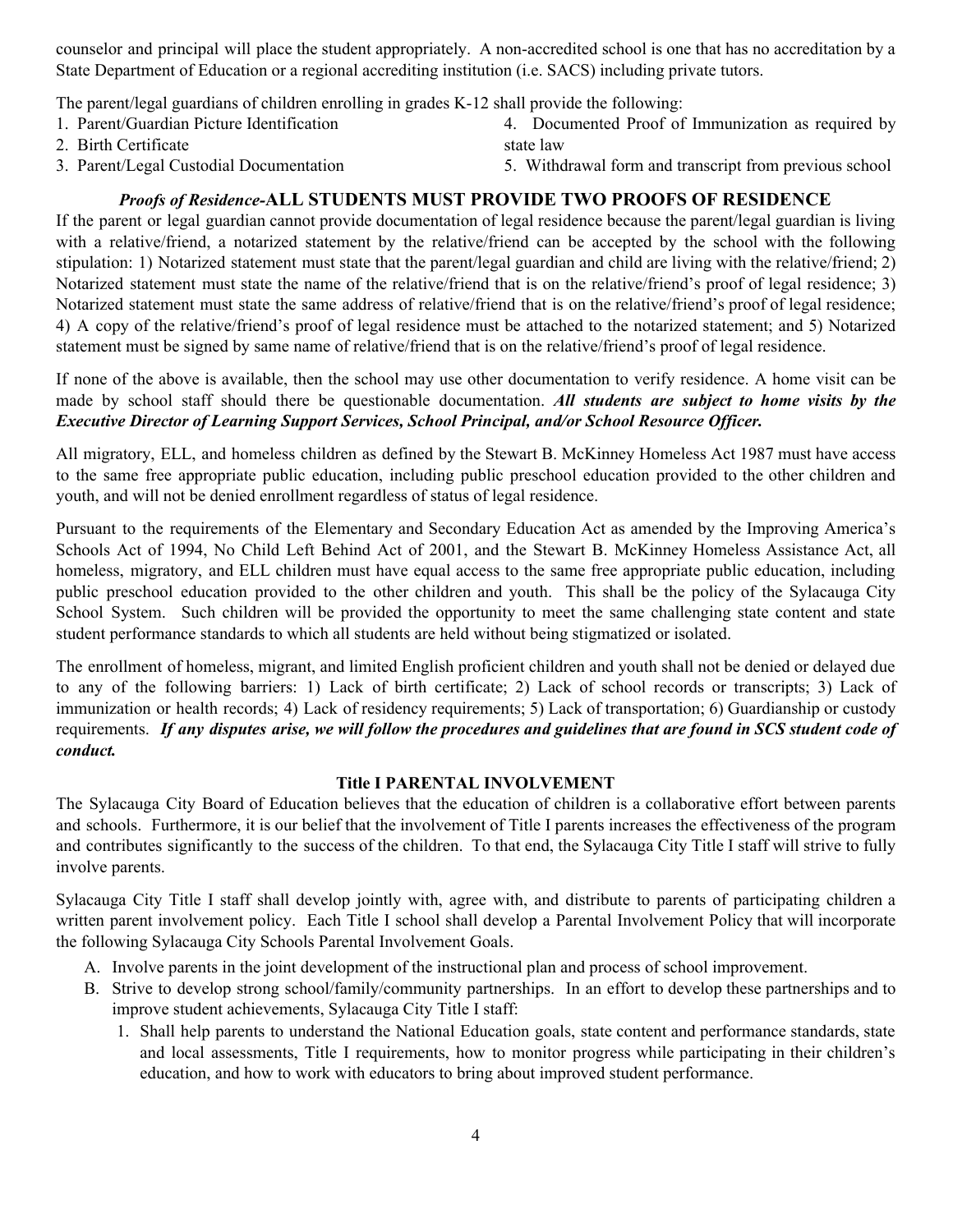- 2. Shall conduct other activities and develop facilities, as appropriate and feasible, such as parent resource centers and opportunities for parents to learn about child development and rearing from birth to child, designed to help parents become full partners in the education of their children.
- 3. Shall provide other activities, as appropriate and feasible, to promote improved student achievement. The activities will include:
	- Encouraging parents to attend the annual Title 1 informational meeting and parent education meetings provided at their child's school.
	- Assisting parents in interpreting assessment results.
	- Training parents to monitor their child's homework assignments, school attendance, and compliance with Sylacauga City Schools Code of Conduct and school disciplinary procedure
- 4. Shall develop appropriate community partnerships and encourage partnerships between elementary, middle, and secondary schools.
- 5. Shall ensure, to the extent possible, that information sent home is in a language and form parents can understand.
- 6. The Title 1 program staff will coordinate parent involvement activities with the Adult Education Act where possible during the period following the annual assessment.
- 7. At the end of each school year, the Title I staff will seek input from Title I parents to assess and discuss the effectiveness of the parent involvement program and to discuss how the next year's program will be designed, operated and evaluated. Each affected school will develop its own parental involvement plan.

In addition, Nichols-Lawson has a PTO that is a vital and valued part of our school. We encourage each parent to join the PTO in August. Research indicates when parents volunteer and become involved in the school, significant differences in the progress of the child are made. We are very grateful to our teachers and parents in the PTO.

### **2018-2019 PTO (Parent Teacher Organization)**

| Tanya Jackson (Pres.) | Candice Friday (Secretary) | Becky Murphy (Treasurer) |
|-----------------------|----------------------------|--------------------------|
| $(256)$ -404-1923     | 256-540-7891               | 828-612-9684             |

# **SCHOOL VOLUNTEERS**

School volunteers are encouraged to become involved in the educational programs as well as other events and activities at Nichols-Lawson Middle School. The principal and/or his designee may appoint individuals as volunteers to assist in the school. The principal and/or his designee along with the teacher or event sponsor will provide specific assignments for the volunteers. We ask that all volunteers adhere to the following guidelines while volunteering at Nichols-Lawson Middle School.

Volunteers are asked to consider CONFIDENTIAL whatever they may see or hear while on assignment in the school. This would include discussing a student's behavior or progress with his/her own parents.

Volunteers are asked to ensure their attire is neat and appropriate while working on the tasks assigned. Your speech, physical contact, and behavior should serve as good models for the students. Keep in mind that you are in a position to set a positive example for students. Accordingly, your appearance and behavior should attract no undue attention.

Students rarely have behavior problems while working with volunteers. However, our school has detailed discipline plans and the responsibility for discipline rest with the professional staff. Please make the teacher aware of any discipline problem that might arise while you are working with a student. You should not be expected to discipline students.

Volunteers are asked to work under the direct supervision of the school's professional staff. The district is responsible for the education, safety and well-being of each student. For this reason, the teacher, principal or office staff will dismiss any volunteer whose actions may not be in the best interest of the school or students.

### **VISITORS**

Visitors, especially parents, are always welcome at our school. However, the keyless entry system requires visitors to press the office call button at the entrance. This will be followed by a voice response from the front desk and an electronic signal opening the door. Visitors are expected to face the surveillance camera at the left and report to the office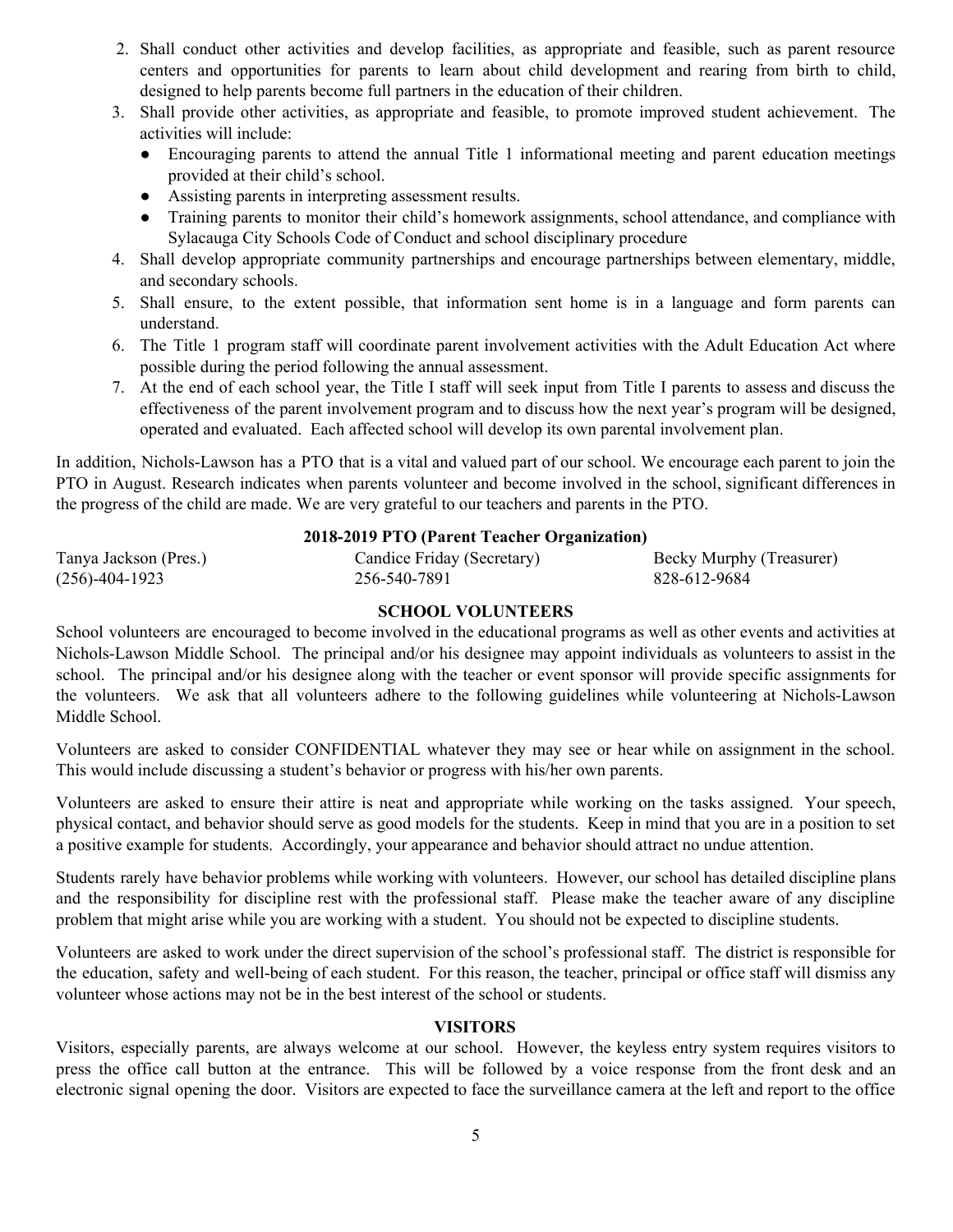to secure a pass after entering and are expected to provide a driver's license. Visitors should not enter at any other door of the school building without front office authorization. Unauthorized persons will be subject to the Alabama trespass law.

#### *GENERAL INFORMATION*

The following guidelines are intended to assist students and parents in understanding the different facets of life at Nichols-Lawson Middle School. No handbook can cover all questions concerning school rules and regulations, but the purpose of this handbook is to answer as many questions as possible. When a situation develops which is not covered, the administration will work to solve the problem in the fairest way possible

#### **ALCOHOL AND DRUGS**

Any possession, use, or sale of drugs (this includes copycat or look-alike drugs) or alcoholic beverages on school grounds, at school functions (in or out of town), or on school buses is prohibited at ALL times. Breaking this rule will result in immediate disciplinary action and may cause local law enforcement personnel to become involved. (For any other questions, refer to the discipline section.)

#### **ARTICLES PROHIBITED AT SCHOOL**

Problems arise each year because students bring articles which are a hazard to the safety of others or which interfere in some way with school procedures. Such items include, but are not limited to – stuffed animals, blankets, toy guns, yo-yo's, fidget spinners, balloons, bandannas, water pistols, skateboards, bean shooters, sling shots, tobacco products, electronic games, radios, stun guns, mace, CD's, MP3 players, IPODS, headphones (BEATS), laser lights, weapons, inappropriate magazines or books, and hats. Shades or non-prescription glasses are not allowed. Any of these and other prohibited items will be confiscated and will be released only to parents.

#### **ALABAMA CODE 16-28-12.**

**"**(a) Each parent, guardian, or other person having control or custody of any child required to attend school or receive regular instruction by a private tutor who fails to have the child enrolled in school or who fails to send the child to school, or have him or her instructed by a private tutor during the time the child is required to attend a public school, private school, church school, denominational school, or parochial school, or be instructed by a private tutor, or fails to require the child to regularly attend the school or tutor, or fails to compel the child to properly conduct himself or herself as a pupil in any public school in accordance with the written policy on school behavior adopted by the local board of education pursuant to this section and documented by the appropriate school official which conduct may result in the suspension of the pupil, shall be guilty of a misdemeanor and, upon conviction, shall be fined not more than one hundred dollars (\$100) and may also be sentenced to hard labor for the county for not more than 90 days. The absence of a child without the consent of the principal teacher of the public school he or she attends or should attend, or of the tutor who instructs or should instruct the child, shall be prima facie evidence of the violation of this section.

(b) Each local public board of education shall adopt a written policy for its standards on school behavior. Each local public school superintendent shall provide at the commencement of each academic year a copy of the written policy on school behavior to each parent, guardian, or other person having care or control of a child who is enrolled. Included in the written policy shall be a copy of this section. The signature of the student and the parent, guardian, or other person having control or custody of the child shall document receipt of the policy.

(c) Any parent, guardian, or other person having control or custody of any child enrolled in public school who fails to require the child to regularly attend the school or tutor, or fails to compel the child to properly conduct himself or herself as a pupil in accordance with the written policy on school behavior adopted by the local board of education and documented by the appropriate school official which conduct may result in the suspension of the pupil, shall be reported by the principal to the superintendent of education of the school system in which the suspected violation occurred. The superintendent of education or his or her designee shall report suspected violations to the district attorney within 10 days. Any principal or superintendent of education or his or her designee intentionally failing to report a suspected violation shall be guilty of a Class C misdemeanor. The district attorney shall vigorously enforce this section to ensure proper conduct and required attendance by any child enrolled in public school.

# **CAFETERIA**

| Grade-A Lunch-Students\$2.45 |  |  |
|------------------------------|--|--|
|                              |  |  |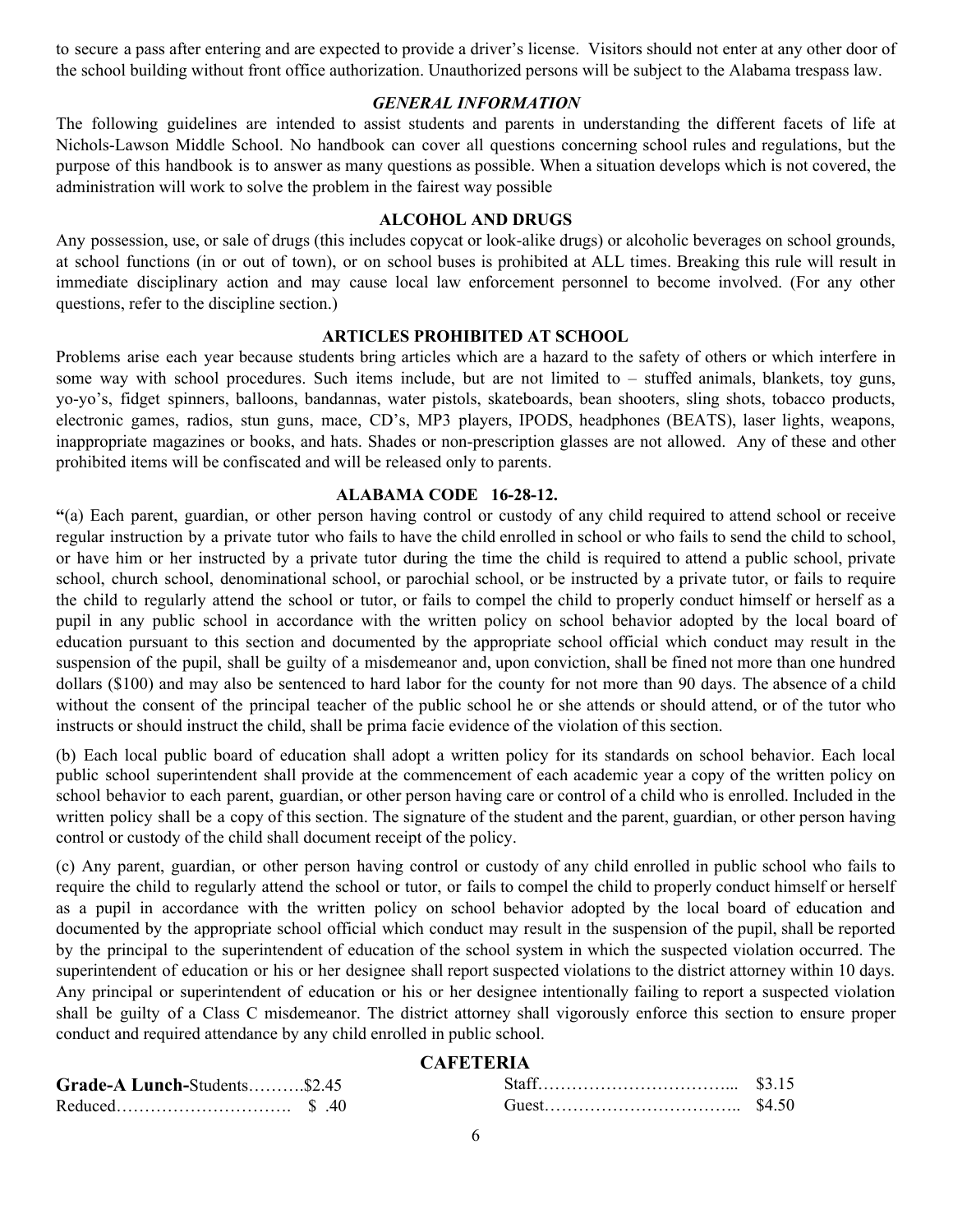Lunch menus are posted on the school website each month.

Some students may be entitled to free or reduced lunch and may obtain an application from the office. Money may be placed in the student's lunchroom account on any day by obtaining a lunchroom money envelope. Students are encouraged to keep money in their lunchroom account. *NO GLASS CONTAINERS ARE PERMITTED IN THE CAFETERIA OR IN THE GYMNASIUM.*

### **CAMPUS ENTRANCE / EXIT**

Students may enter the building after 7:10 a.m. daily. Bus riders should unload at the designated bus zone and enter the building through the doors at the designated bus zone. Car riders must enter the building through the doors by the lunchroom. **UPON ENTERING THE BUILDING, STUDENTS MUST REPORT TO THE GYM AND SIT BY 1 st PERIOD Class. IF STUDENTS ARE EATING BREAKFAST, THEY SHOULD IMMEDIATELY REPORT TO THE CAFETERIA. STUDENTS MUST HAVE A TEACHER PASS IN ORDER TO BE IN OTHER AREAS OF THE SCHOOL BEFORE 7:35 a.m.**

Students must clear the building by 3:00 p.m. unless remaining for an extracurricular activity in an assigned area. Walkers should exit the building first and leave the campus immediately. 6th and 7th grade walkers will lead the 6th and 7th grade car riders. They will exit the campus from the double doors between the lunchroom and East Highland trophy case. 8th grade walkers will exit the building in front of the 8th grade car riders. Car riders should exit the building and report to their designated area.

### **CHECKOUT PROCEDURE**

No students will be allowed to leave campus without permission of a parent. If parents work out-of-town and cannot be reached by phone, an emergency number must be left at the office for use in emergencies.

If a student needs to check out for any reason, he/she should obtain a hall pass from his/her teacher. He/She should go to the office and talk to the principal, assistant principal, school nurse or secretary who will talk directly by phone to a parent or guardian.

Parents/Guardians may be required to present photo identification and to sign students out when checking them out of school and/or when picking students up from school. Parents/Guardians are required to go the office to pick students up. If a parent is not picking a student up in the daily procedure for dismissal.

When a student checks out for a doctor or dentist appointment, a doctor or dentist excuse must be turned in at the front office when that student returns to school. Failure to do so will result in an unexcused absence.

### **\*\* Students will NOT be allowed to check out after 2:15pm\*\***

### **CLUBS AND ACTIVITIES**

There are a numerous activities and clubs available for students at certain grade levels. Some of these activities/clubs are open to all students. However, certain criteria have to be met for students to participate in others. The following is a list of clubs available at NLMS:

| <b>AVID</b>    | Fellowship of Christian Students | Perennial Math Club |
|----------------|----------------------------------|---------------------|
| Book Club      | (FCS)                            | Robotics Club       |
| Builders' Club | Journalism                       | Student Council     |
|                | National Junior Honor Society    |                     |

Meeting times and dates will be announced. Individual club sponsors will circulate requirements and fees for the different clubs.

#### **COUNSELING PROGRAM**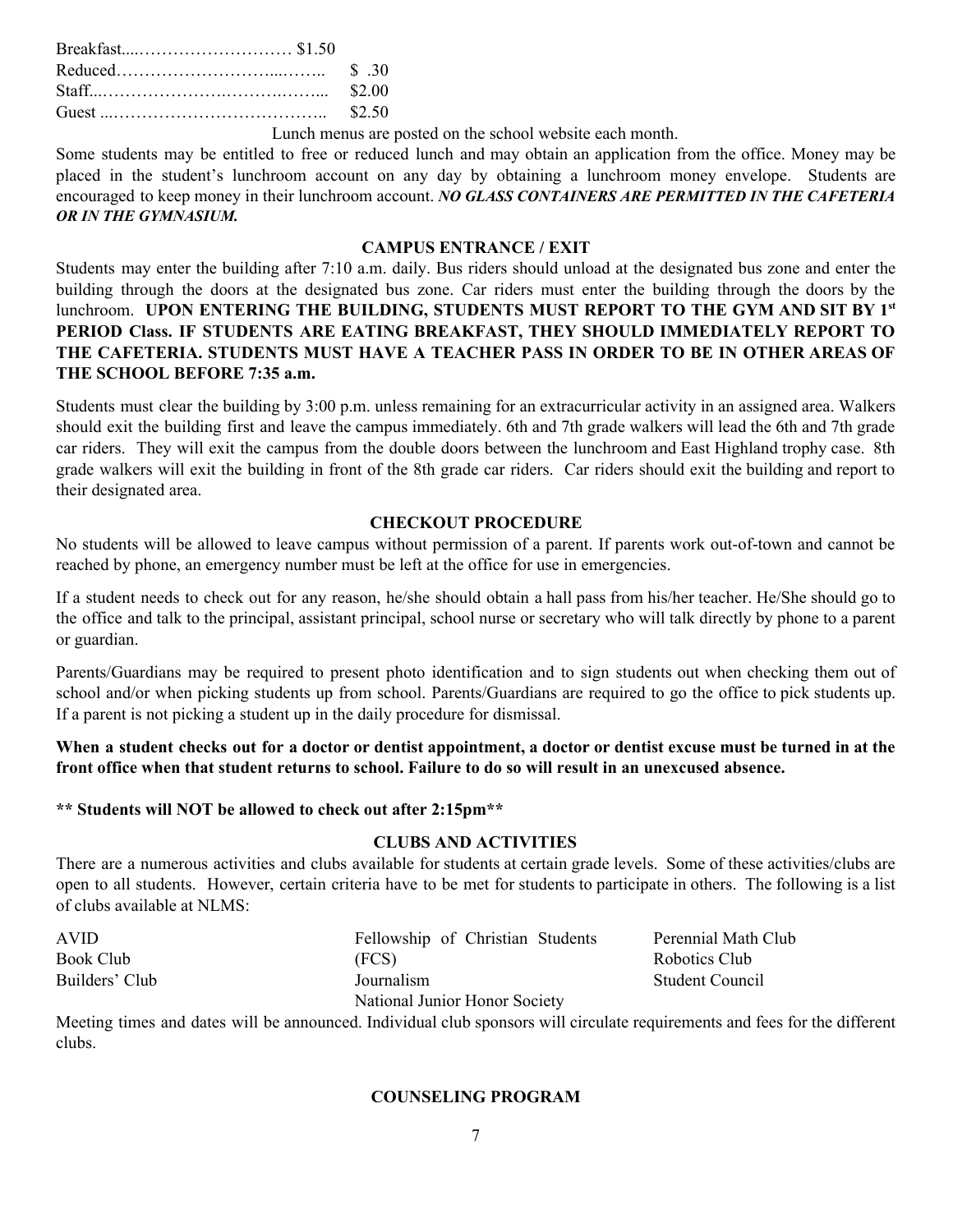The developmental guidance and counseling program is an essential and integral element in the total education program at NLMS. Guidance and counseling includes planned sequential programs tailored so that each student can maximize his/her talents for learning and growth. These programs include: individual and small group counseling, classroom guidance, academic guidance, crisis intervention, career awareness activities, coordination of standardized testing, parent and school consultation and conferences, special needs screening and gifted/talented identification.

The middle school counselor helps students make the transitions from elementary to middle school and from middle to high school. The guidance department strives to provide diverse and developmentally appropriate opportunities for NLMS students to be academically successful, capable, increasingly self-reliant and resourceful. The counseling program uses a collaborative approach with input and support from teachers, students, parents, and community representatives. Guidance services are available to all students at NLMS.

# **DISMISSAL PROCEDURES**

### **Walkers:**

Students are allowed to walk to/from school, as long as they adhere to the following procedures:

- 1. Walkers are required to bring written notification from parent/guardian stating permission to walk to/from school, home, or other designated location.
- 2. Walkers are to be dismissed and escorted along with car riders by their prospective teachers.
- 3. Walkers are to exit along with car riders and leave the school campus immediately.

### **Bus-Rider Rules:**

- 1. Students should sit down in the appropriate bus area.
- 2. Students may not have cell phones, food, candy, gum, or drinks in the bus area.
- 3. Students will line up when their bus number is called.
- 4. Students will not load until the bus comes to a complete stop and the bus door opens.

### **Car-Rider Rules:**

- 1. Students should remain seated while waiting for their ride.
- 2. Students may not have cell phones, food, candy, gum, or drinks in the car-rider area.
- 3. Students must keep the walkway clear.
- 4. Students must be picked up at the designated area. Students are NOT allowed to be picked up in the faculty parking lot or at buildings or churches near campus.
- 5. A parent will need to go into the office to sign a student out if not picked up on time.

### a. **Students should be picked up no later than 3:00 pm.**

## **IMPORTANT INFORMATION FOR PARENTS/GUARDIANS WHO PICK UP STUDENTS IN THE AFTERNOON**

- Stay in your car and follow the line of traffic.
- DO NOT park your car, cross the line of traffic to get your child, and then cross the line of traffic again to return to your vehicle.
- DO NOT wait around the building exits.
- Come to the office and sign in if you wish to speak with a teacher or have an appointment.

For further information regarding bus and car riders, see the section on "Campus Entrance/Exit."

Students who ride bikes or motorcycles to school should park them in the designated areas. For your protection, it is suggested that you lock your vehicle.

### **DRESS CODE**

Nichols-Lawson Middle School believes that dress and grooming have a bearing on behavior and the learning environment of the school. It is our hope that parents and students will assume the responsibility of adhering to the dress code policy.

All students are expected to be neat, well-groomed, and appropriately dressed for school and field trips. At no time should the students' appearance create a distraction or disruption in class. One of the primary concerns of the faculty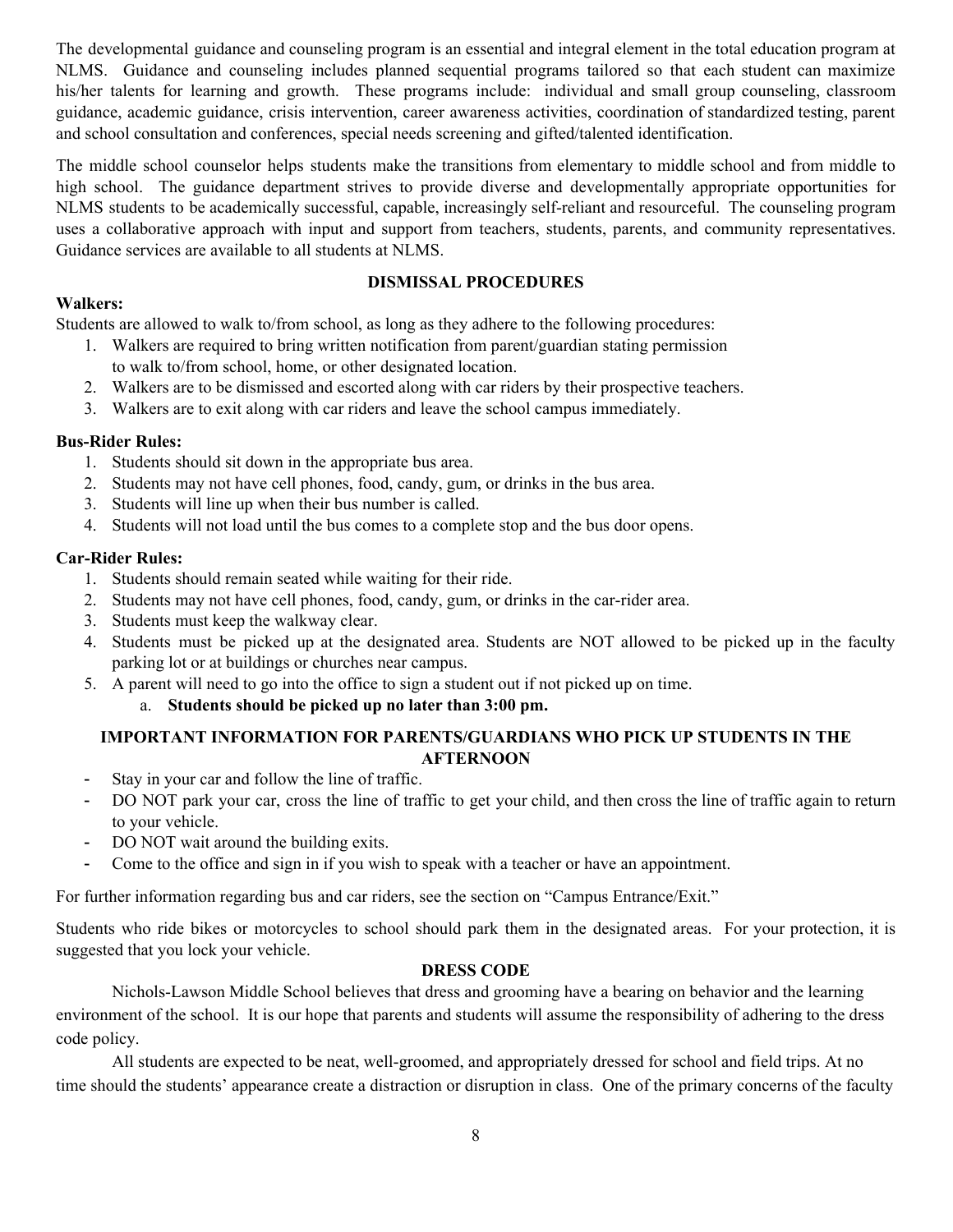and administration is whether or not a students' appearance interferes with the educational process and the safety and security of the students and staff. *Therefore, the administration reserves the right to address individual instances of inappropriate dress or grooming which are not covered by these guidelines.* If faculty, staff, or administration determines the students' dress or grooming to be in violation of dress code, the student will be provided an opportunity to

correct and /or receive appropriate consequence.

| 1.) All clothing must be worn appropriately, neat in<br>appearance, and worn in the manner it is designed. (i.e. No<br>wearing clothing backwards, inside-out, undone suspenders,<br>pants worn too low or excessively large, etc)<br>2.) Students are NOT allowed to wear any style shorts.<br>3.) All skirts and dresses must be to the knee while standing<br>(front & back). Including slips under sheer dresses or skirts<br>4.) Leggings and jeggings are not allowed UNLESS the shirt<br>goes to the knee.<br>5.) All pants must be worn at the waist level.<br>6.) No warm-up suits are allowed<br>7.) All shirts must be tucked in.<br>a.) EXCEPTIONS:<br>Sweaters<br>$i$ .<br><b>Blouses</b><br>ii.<br>Sweatshirt<br>iii.)<br>Elastic banded shirts<br>iv.)<br>8.) All tops must NOT be revealing or distracting:<br>a. Tops must be long enough that any midriff does not<br>show while standing, sitting, bending, or stretching<br>Undergarments must not be visible<br>$b_{\cdot}$<br>Spaghetti straps, backless, or one shoulder tops are not<br>$c_{\cdot}$<br>allowed | d. Straps on dresses, tops, and shirts MUST be three adult<br>fingers wide<br>e. The neckline of shirts should not reveal cleavage<br>If a shirt is sheer, the under garment must meet the<br>f.<br>"three finger width" test<br>9.) All clothing displaying controversial, vulgar, suggestive, or<br>gang related slogans is NOT allowed. This includes hair styles<br>as well.<br>10.) No holes in pants where skin is visible.<br>11.) Long coats, jackets, hoodies, and trench coats are not<br>allowed<br>12.) Hair must not be dyed any unnatural/unusual color.<br>13.) Students are not to wear or carry caps, hats, bandanas,<br>doo-rags, sunglasses, non-prescription glasses, combs, brushes,<br>picks, or sponges.<br>14.) No offensive hair design, symbols, images, or numbers<br>15.) Students are not allowed to wear jewelry, ornaments, or<br>accessories which distract from the educational process. No<br>decorative dental appliances, permanent or temporary, nor<br>decorative contact lenses will be allowed. Students may not<br>wear heavy metal chains, roller skate shoes, metal spiked<br>apparel or accessories, etc. Facial tongue, and navel jewelry is<br>NOT allowed. Gauges in the ear/nose are not allowed. |
|----------------------------------------------------------------------------------------------------------------------------------------------------------------------------------------------------------------------------------------------------------------------------------------------------------------------------------------------------------------------------------------------------------------------------------------------------------------------------------------------------------------------------------------------------------------------------------------------------------------------------------------------------------------------------------------------------------------------------------------------------------------------------------------------------------------------------------------------------------------------------------------------------------------------------------------------------------------------------------------------------------------------------------------------------------------------------------------|---------------------------------------------------------------------------------------------------------------------------------------------------------------------------------------------------------------------------------------------------------------------------------------------------------------------------------------------------------------------------------------------------------------------------------------------------------------------------------------------------------------------------------------------------------------------------------------------------------------------------------------------------------------------------------------------------------------------------------------------------------------------------------------------------------------------------------------------------------------------------------------------------------------------------------------------------------------------------------------------------------------------------------------------------------------------------------------------------------------------------------------------------------------------------------------------------------------------------------------------------|
|----------------------------------------------------------------------------------------------------------------------------------------------------------------------------------------------------------------------------------------------------------------------------------------------------------------------------------------------------------------------------------------------------------------------------------------------------------------------------------------------------------------------------------------------------------------------------------------------------------------------------------------------------------------------------------------------------------------------------------------------------------------------------------------------------------------------------------------------------------------------------------------------------------------------------------------------------------------------------------------------------------------------------------------------------------------------------------------|---------------------------------------------------------------------------------------------------------------------------------------------------------------------------------------------------------------------------------------------------------------------------------------------------------------------------------------------------------------------------------------------------------------------------------------------------------------------------------------------------------------------------------------------------------------------------------------------------------------------------------------------------------------------------------------------------------------------------------------------------------------------------------------------------------------------------------------------------------------------------------------------------------------------------------------------------------------------------------------------------------------------------------------------------------------------------------------------------------------------------------------------------------------------------------------------------------------------------------------------------|

# **Offense of Dress Code Violation**

- FIRST Offense: A verbal warning is given and student will call to receive a change of clothing.
- SECOND Offense -FOURTH Offense: Student will be required to change clothing and Detention Hall is assigned.
- Multiple violations of dress code will result in In-School Suspension.

## **EDUCATIONAL TRIPS**

Certain circumstances may arise during the academic year that cause parents to request permission from the school for their child/children to be absent due to an educational trip. If such is the case, parents should contact the administration well in advance of the trip, complete the required forms, and follow the correct procedures. Should the request be approved, the absences will be coded excused. If the request is not approved, the trip may still be taken. However, the absences will then be recorded as unexcused. **Should prior permission not be sought and obtained, the absences will be coded as unexcused.**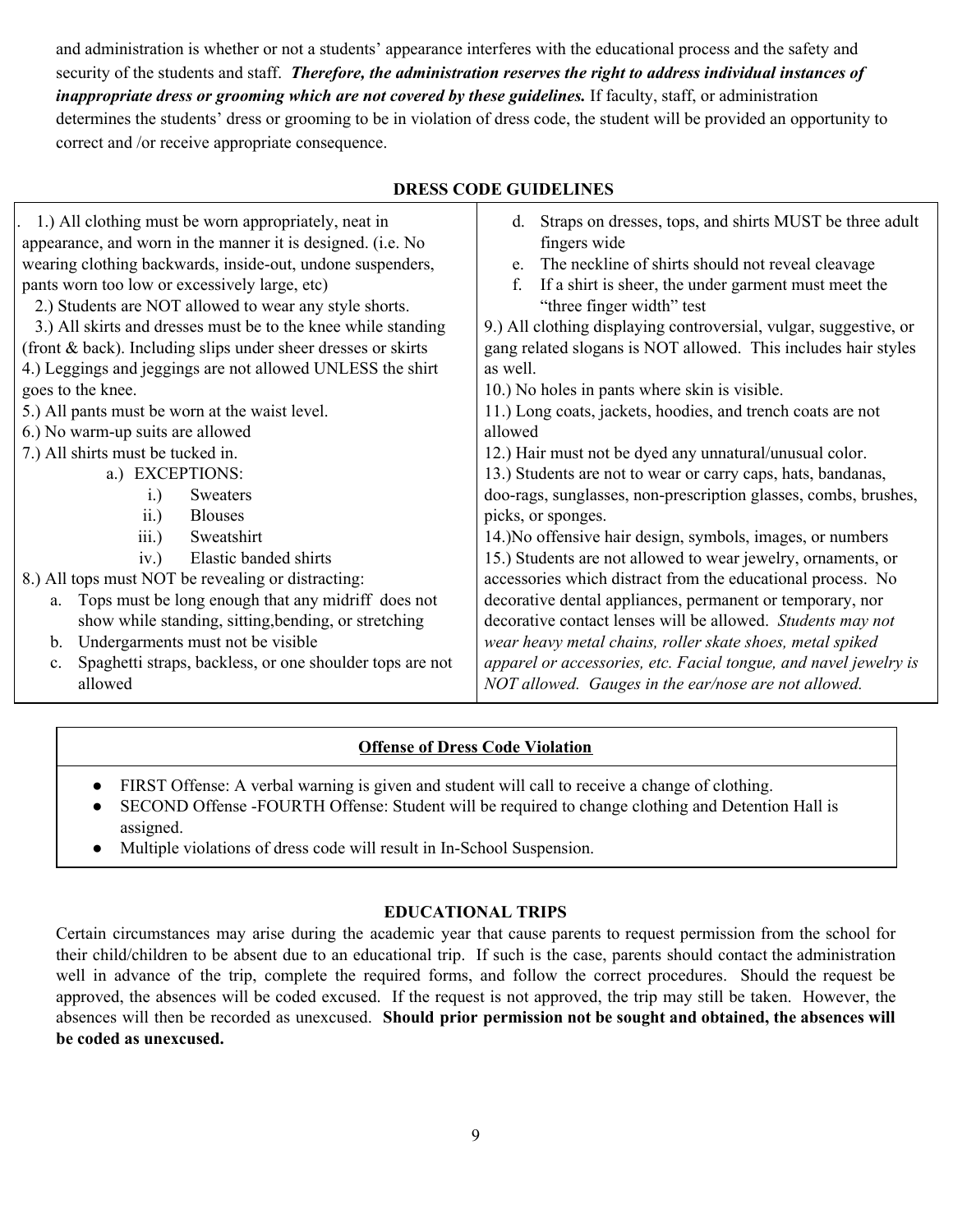### **EMERGENCY CONTACT**

Parents must provide telephone numbers where they or adult relatives may be reached in the event of their child's illness or injury.

**Because emergencies may arise, please keep addresses and telephone numbers current in the office.** If your child needs emergency care and you or another person you named cannot be reached, we will call EMS. Parents are responsible for paying any medical bills from EMS and the hospital they use.

## **ELIGIBILITY FOR PARTICIPATION IN EXTRACURRICULAR ACTIVITIES**

A student is ineligible to participate in Middle School interscholastic athletics if he/she reaches his/her 16<sup>th</sup> birthday prior to September 1, of the current school year. A student is also ineligible to participate in eighth grade interscholastic athletics if they reach their  $15<sup>th</sup>$  birthday prior to September 1, of the current school year. A student is also ineligible to participate on a team, or in a game, composed only of seventh grade students if they reach their 14<sup>th</sup> birthday prior to September 1, of the current school year.

A student must have passed a minimum of five subjects with a minimum composite numerical average of 70 in those five subjects and must have been promoted to the next grade during the last year in attendance in order to be eligible during the current school year. Students promoted to the seventh grade for the first time are eligible.

A student must be taking at least five new middle school subjects (subjects not previously passed) in order to be eligible.

These are the rules of the Alabama High School Athletic Association, which must be observed by all member schools. NLMS has additional expectations regarding both academics and conduct for student athletes. For detailed information, consult the student athletic handbook.

| <b>ATHLETICS</b>          |                                |                              |
|---------------------------|--------------------------------|------------------------------|
| Baseball                  | 4H Skeet & Trap (Boys & Girls) | Track & Field (Girls & Boys) |
| Basketball (Boys & Girls) | Golf                           | Tennis (Boys and Girls)      |
| Cheerleading              | Soccer (Boys $& Girls$ )       |                              |
| Dance Team                | Softball                       |                              |
| Football                  | Volleyball                     |                              |

Tryouts for Cheerleading and Dance Team take place during the spring for both current and incoming students. Sign-ups for all *other athletics will be announced during the school year.*

## **FEES**

Every student will have the opportunity to rent lockers in which to keep their materials. The locker fee should be paid to the 1<sup>st</sup> period teacher. Receipts should be shown to the PE teacher to receive a locker for physical education. Other fees are paid to the teacher of that class. PayPams may also be used to pay for fees.

| \$10.00 | \$35.00 |
|---------|---------|
| \$10.00 |         |
|         |         |
|         |         |

6<sup>th</sup> grade students will not be required to dress out for PE; consequently, they are not issued a PE locker. However they must wear appropriate shoes (i.e. tennis shoes) for activities. 8<sup>th</sup> grade students may use last year's PE uniform. A new uniform may be purchased if you desire.

### **FIELD TRIP GUIDELINES/MONEY**

Field trips may be taken during the school year. A Field Trip Form signed by the parent or legal guardian must be on file in the office before a student may participate in any field trip.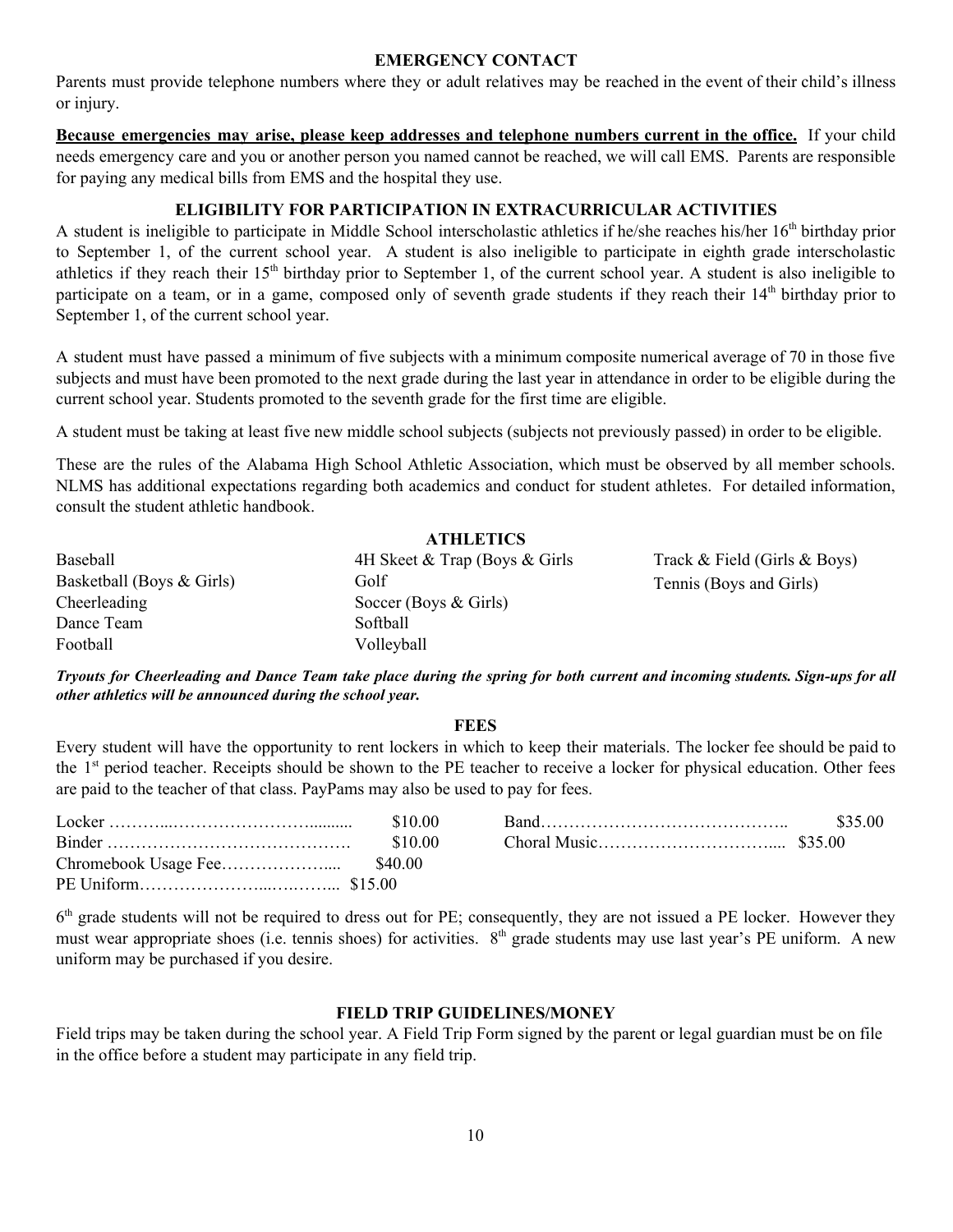Students who travel to a field trip location by bus **MUST** return by bus. Students who travel to a field trip location by car must be checked out of school by the parent/guardian and **MUST** return by car.

Any exception to the above procedure must be explained in writing and turned in to the office before the field trip. If parents wish for their child to be transported by another party, both parties must sign the written explanation.

Siblings of students are not allowed to accompany the class on field trips. Field trips are grade specific. Also, students who consistently misbehave in the classroom may not be allowed to participate in field trips.

### Bookkeeping procedures require all payments made in the office for student field trips, pictures, etc., to be made by 11:00 a. m. on the last day that the money is to be collected. Cash payments are strongly encouraged.

# **GRADING SCALE**

This section is included to acquaint students with the grading procedures at Nichols-Lawson Middle School. Grades will be sent home at mid-term and at the end of each nine-weeks. These computer-generated sheets must be signed by the parents and returned to the school by a given due date. For the last grading period, grades will be mailed home. The school cannot accept responsibility for grade reports lost in the mail.

### **Grading Scale:**

| $90 - 100$ | A Excellent |
|------------|-------------|
| 80-89      | B Good      |
| 70-79      | C Average   |
| 60-69      | D Poor      |
| Below 60   | F Failure   |

### **Pre-AP ENGLISH AND MATH CLASSES**

The Pre-AP classes are offered in an effort to transition our students to Sylacauga High School adequately prepared to begin AP classes there. Participation in these classes is based on the previous year's performance in English, Math, ACT ASPIRE, STAR Reading and Math scores and STI assessments. Pre AP classes are offered in Math and English in all grade levels.

### **HALL PASSES**

Students will be allowed to leave a teacher's room ONLY with a validated hall pass.

### **HARASSMENT**

The term "harassment" as used in this policy means a continuous pattern of intentional behavior that takes place on school property, on a school bus, or at a school-sponsored function including, but not limited to, written, electronic, verbal, or physical acts that are reasonably perceived as being motivated by any characteristic of a student, or by the association of a student with an individual who has a particular characteristic, if the characteristic falls into one of the categories of personal characteristics set forth in Section 6.23.2(b) below. To constitute harassment, a pattern of behavior may do any of the following:

- 1. Place a student in reasonable fear of harm to his or her person or damage to his or her property.
- 2. Have the effect of substantially interfering with the educational performance, opportunities, or benefits of a student.
- 3. Have the effect of substantially disrupting or interfering with the orderly operation of the school.
- 4. Have the effect of creating a hostile environment in the school, on school property, on a school bus, or at a school-sponsored function.
- 5. Have the effect of being sufficiently severe, persistent, or pervasive enough to create an intimidating, threatening, or abusive educational environment for a student.

The term "violence" as used in this policy means the infliction of physical force by a student with the intent to cause injury to another student or damage to the property of another student.

The term "threat of violence" as used in this policy means an expression of intention to inflict injury or damage that is made by a student and directed to another student.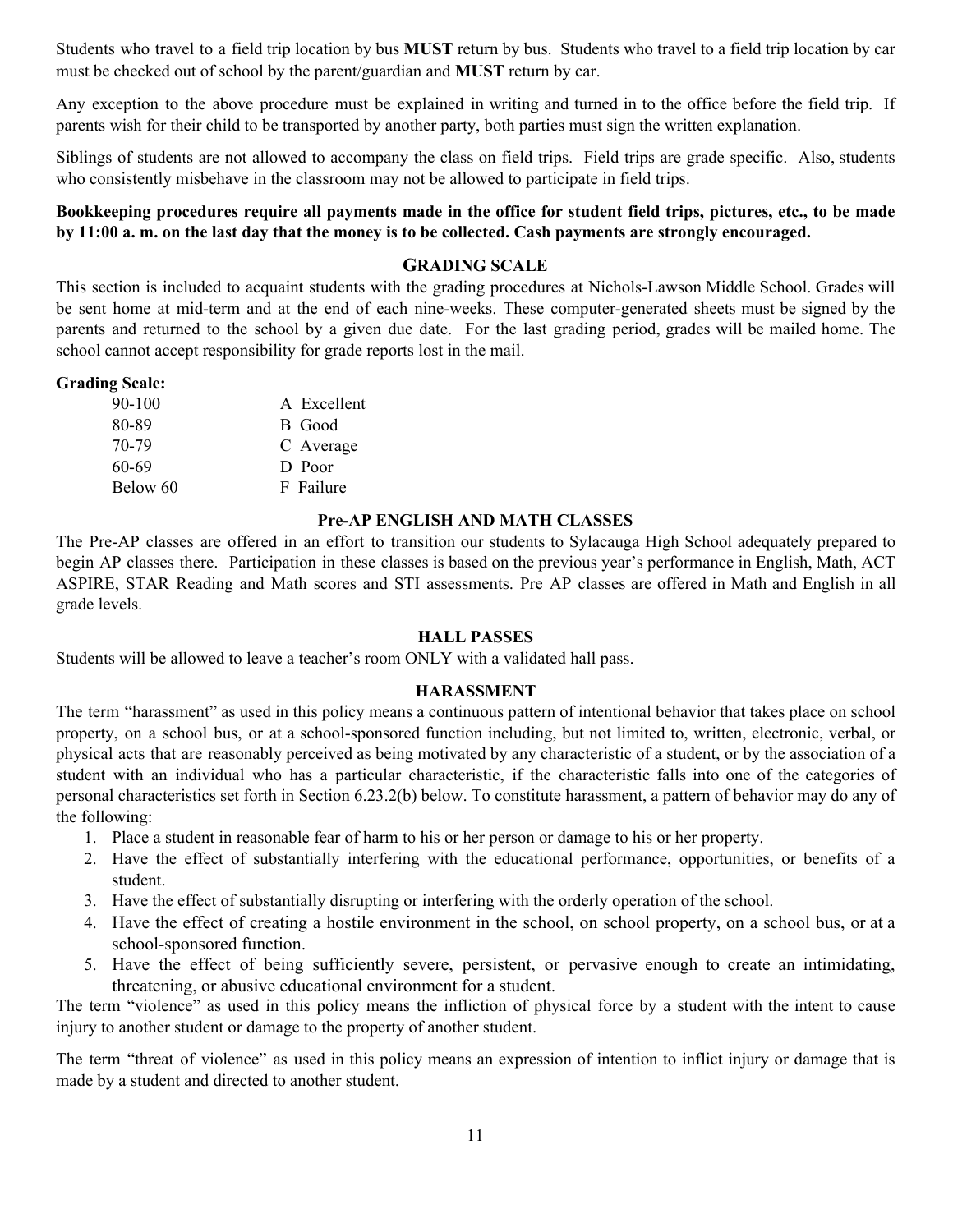The term "intimidation" as used in this policy means a threat or other action that is intended to cause fear or apprehension in a student, especially for the purpose of coercing or deterring the student from participating in or taking advantage of any school program, benefit, activity or opportunity for which the student is or would be eligible.

The term "student" as used in this policy means a student who is enrolled in the Sylacauga City school system. The term "bullying" as used in this policy means the aggressive behavior to create an imbalance of power; which may be physical or social.

The term "discrimination" as used in this policy means a prejudice act committed against a person based on his or her age, disability, gender, color, nationality, race, sex, or religion.

Descriptions of Behavior Expected of Students- Students are expected to treat other students with courtesy, respect, and dignity and comply with the Code of Student Conduct. Students are expected and required (1) to comply with the requirements of law, policy, regulation, and rules prohibiting harassment, violence, or intimidation; (2) to refrain from inflicting or threatening to inflict violence, injury, or damage to the person or property of another student; and (3) to refrain from placing another student in fear of being subjected to violence, injury, or damage when such actions or threats are reasonably perceived as being motivated by any personal characteristic of the student that is identified in this policy.

Violence, threats of violence, harassment, and intimidation are prohibited and will be subject to disciplinary consequences and sanctions if the perpetrator of such action is found to have based on personal characteristics of the victim of such conduct. The personal characteristics of the victim may include, but are not limited to, the following:

- 1. The student's race;
- 2. The student's sex;
- 3. The student's religion;
- 4. The student's national origin; or
- 5. The student's disability.

Reporting, Investigation, and Complaint Resolution Procedures –Verbal and written complaints of bullying/harassment and discriminatory behavior will be documented and investigated by the principal or his/her designee, and in some cases school security, which will include private questioning all parties allegedly involved as well as any witness. Formal complaints alleging violations of this policy must be made on Board approved complaint forms available at the principal and/or counselor's office. The complaint must be signed by the student alleging the violation or by the student's parent or legal guardian and delivered to the principal or the principal's designee either by mail or personal delivery. At the request of the complaining student or the student's parent or legal guardian, incidental or minor violations of the policy may be presented and resolved informally.

Upon receipt of the complaint, the principal or the principal's designee will, in their sole discretion, determine if the complaint alleges a serious violation of this policy. If the principal or the principal's designee determines that the complaint alleges a serious violation, the principal or the principal's designee will undertake an investigation of the complaint. The investigation will entail the gathering of relevant facts and evidence and will be conducted in a reasonably prompt time period taking into account the circumstances of the complaint. If the investigation establishes a violation, appropriate disciplinary sanctions will be imposed on the offending student(s). Other measures that are reasonably calculated to prevent a recurrence of the violation(s) may also be imposed by the principal or the school system. School related services such as school counseling and academic support services are available for any person found have been subjected to harassment and, where appropriate, to the person who committed the harassment.

Acts of reprisal or retaliation against any student who has reported a violation of this policy or sought relief provided by this policy are prohibited, and are themselves a violation of this policy. In addition, retaliation against persons who participate in related proceedings are prohibited. Any confirmed acts of reprisal or retaliation will be subject to disciplinary sanctions that may include any sanction, penalty, or consequence that is available to school officials under the Code of Student Conduct. A student who deliberately, recklessly, and falsely accuses another student of a violation of this policy will be subject to disciplinary sanctions as outlined in the Code of Student Conduct.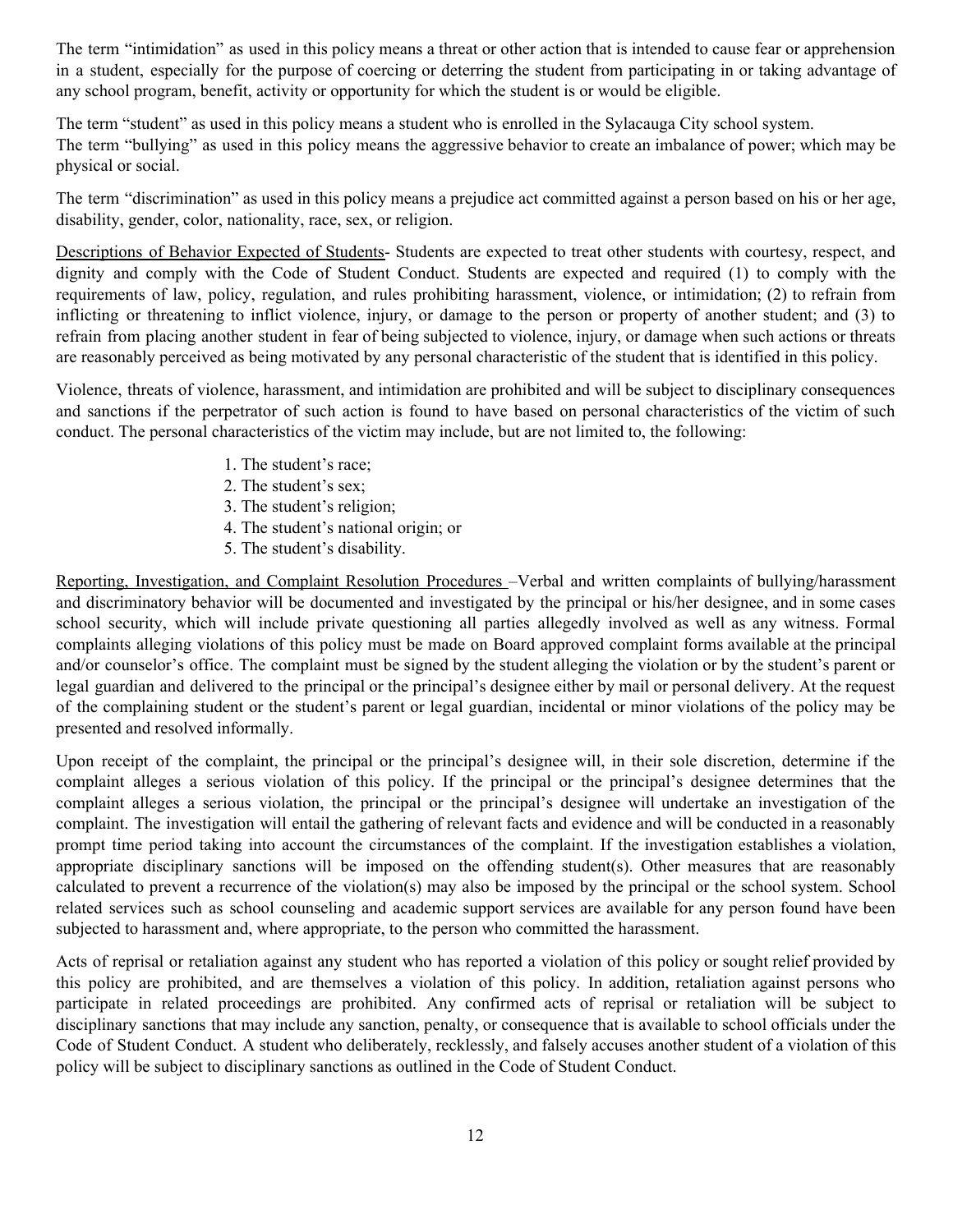The complaint form developed to report violations of this policy will include a provision for reporting a threat of suicide by a student. If a threat of suicide is reported, the principal or the principal's designee will inform the student's parent or guardian of the report.

Complaints of discrimination, harassment, or bullying may be reported by students, staff, and parents. The district encourages the reporting of discrimination, harassment, or bullying to school administration.

Consequences for Violations– A series of graduated consequences for any violation of this policy will be those outlined in the Code of Student Conduct or any rule or standard adopted under authority of this policy.

Policy Procedure Notice- The District's Anti-Harassment and Anti-Discrimination policy and procedures were created to prevent harassment, intimidation, and discrimination against others on the basis of race, color, national origin, sex, or disability. The safety of students is our most important responsibility and the district welcomes all reporting of discrimination, harassment, intimidation or bullying. School officials will take steps to prevent recurrence of any prohibited behavior. This policy serves as the District's Grievance Policy for discrimination and harassment.

Promulgation of Policy and Related Procedures, Rules, and Forms – This policy and any procedures, rules, and forms developed and approved to implement the policy will be published, disseminated, and made available to students, parents and legal guardians, and employees by such means and methods as are customarily used for such purposes, including on the Sylacauga City School's website.

[Reference: Ala. Code §16-28B-1, *et seq.* (1975), Office of Civil Rights, 2011]

### **INCLEMENT WEATHER**

In the event of severe weather, you will be notified by PHONE via Schoolcast- if you completed the paperwork and turned it into the office. We must have a number where we can reach you. This includes home, work and/or cell numbers. Otherwise, stay tuned to your local radio station for information relative to the operation of your school. Safety procedures will be followed at school. All precautions will be taken to protect students.

### **INTERNET ACCESS**

Students and parents can access information regarding grades and assignments through the Internet using **Step 1:** Go to <http://www.sylacauga.k12.al.us/>

**Step 2:** Select Parents & Students

**Step 3:** Select **INOW Parent Portal Log-In**

**Step 4:** When security box appears use:

Username: **Parent**

Password: **\*Inow2011**

### **This step will be required every time you log into this site on a different computer.**

### **Step 5 (optional):** Select **Remember my credentials will only apply to your computer**

**Step 6:** Select the **OK** button

**Step 7:** Enter unique username and password given out by school system. Select the Login button.

- 1. The temporary password must be changed after the initial login.
- 2. Type Parent1 or Goaggies1 in the Old Password field.

3. Type a new password in the New Password field. New password must be a minimum of 8 characters in length.

New password must contain at least one number and one letter. New password must not be the words "password", "pass", or **"word" and cannot be the same as the username.**

4. Retype new password in Retype New Password field

### **LIBRARY/MEDIA CENTER**

All students are encouraged to use books and audio/visual material from the library/media center. Each student is personally responsible for books or audio/visual material checked out in his/her name. All books must be checked out at the circulation desk before they are used and returned to the circulation desk upon finishing. Books can be checked out for one week or two weeks. If a student has not finished the book, he/she can recheck it. A fine of five cents per day will be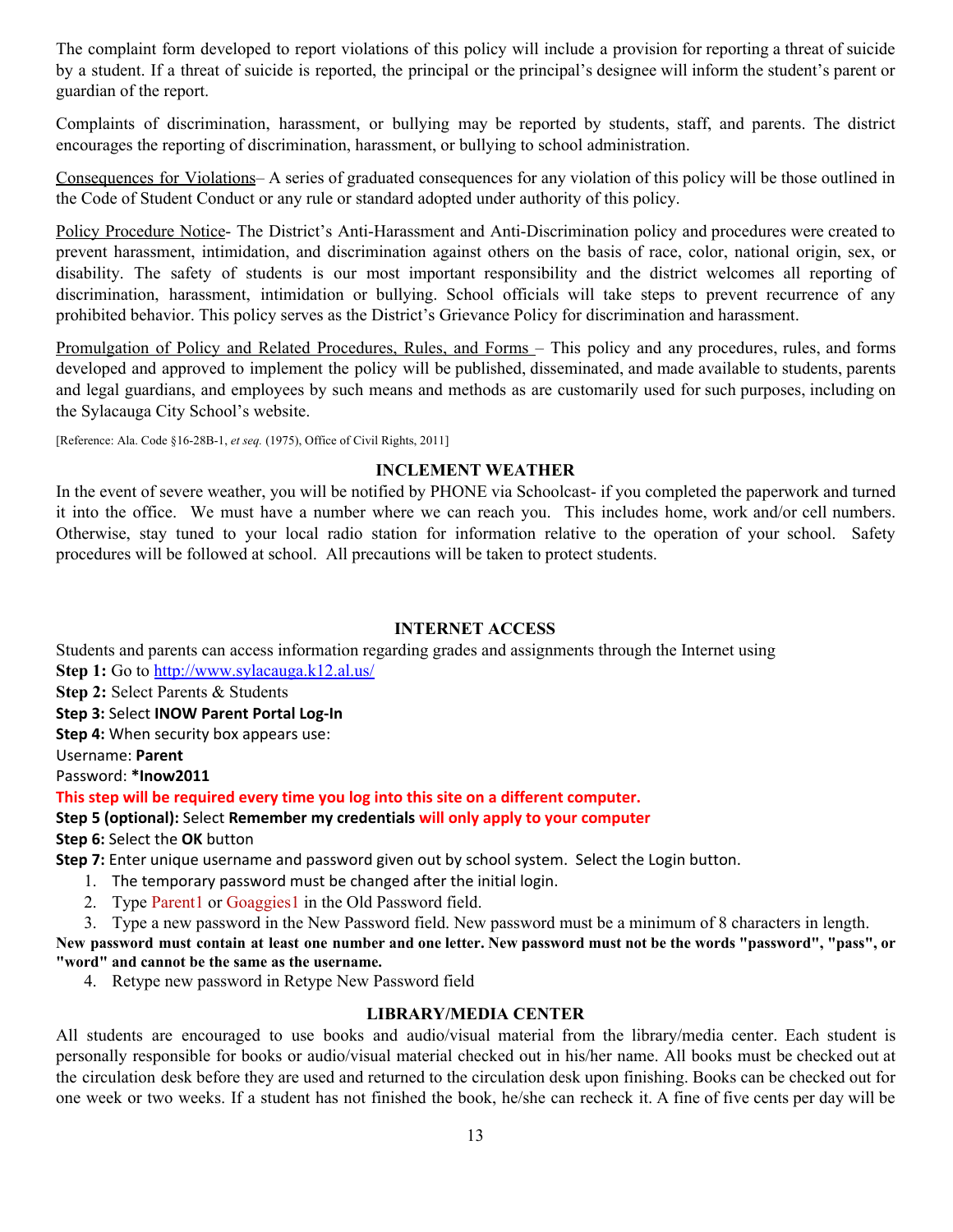charged for overdue books. This does not include weekends. A book cannot be renewed or another checked out if a student owes a fine of over a \$1.00. You may check out two books at a time. If a book is lost, the student should report this immediately to the media specialist. Please handle all library materials with care. Do not cut or tear articles or pages from books or papers. There should always be a quiet atmosphere in the library/media center so students can study.

### **LOCKERS**

Lockers are assigned to each student by their 1<sup>st</sup> period/homeroom teacher at the beginning of the school year. Students may go to their lockers between class periods. Students should not take their book bags to any classroom without authorization.

Anyone who needs to go to their locker any other time during the day should secure permission from their teacher or from the office. Lockers remain under the jurisdiction of the school, which reserves the right to inspect them. Students should not share a locker or give their locker combination to other students. Any theft or locker vandalism should be reported to administration. **SCHOOLS ARE NOT RESPONSIBLE FOR LOST and/or STOLEN ITEMS, INCLUDING TEXTBOOKS OR CELL PHONES. KEEP ALL VALUABLES AT HOME.**

### **NUTRITIOUS SCHOOL SNACKS**

Alabama State Board of Education along with Sylacauga City Schools wants to provide your child with a learning environment that promotes healthy lifestyle which includes healthy nutrition.

Healthy food choices for snacks and parties:

- Baked Chips
- Party Mix
- Nuts
- Pretzels
- Granola Bars
- Breakfast Bars
- Cupcakes (lightly iced)
- Low fat ice cream, frozen yogurt, sherbets
- Low fat pudding and gelatin cups
- Low fat popcorn
- Raw Vegetables
- Fresh or dried fruit
- $\bullet$  100% fruit juice
- Water and flavored water
- Low fat milk

There are many other healthy food items not included in the list. Please remember when purchasing food items for parties, school snacks, etc. check the list of ingredients and remember sugar (fructose, high fructose corn syrup) **should not be the first item listed as an ingredient. Your cooperation is greatly appreciated.**

Beverages may be brought in a plastic container, a thermos, a box or pouch. NO CARBONATED BEVERAGES ARE ALLOWED AT ANY TIME. Healthy snacks are available for purchase in the lunchroom ONLY during Breakfast operating hours and Lunch operating hours. No snacks should be purchased between class or during class time.

### **PARENT/TEACHER CONFERENCES**

Parents/guardians are urged to confer with teachers often. Conferences with teachers at school must be arranged through the school office. Please call 256-245-4376. The appointments will be scheduled during the planning period of the teacher or teachers involved. Students are encouraged to have their parents talk to any member of the staff whenever necessary. The links to teacher emails are on the school website.

### **PUPIL ATTENDANCE POLICY**

The Alabama School Compulsory Attendance Law requires all students to attend school until the age of seventeen (17). All student absences shall be designated as either excused or unexcused. In accordance with the Alabama Administrative Code a parent or guardian must explain **in writing** the cause of every absence of students under his/her control or charge. Written excuses must be returned to school **WITHIN 3 DAYS** of the student's initial return to school. All written excuses shall be retained for the remainder of the school year in the principal's office or other approved locations.

Any student enrolled in grades 6-8, who accumulates more than 10 absences during the year, is subject to being retained in the same grade the succeeding year. Absences beyond 10 must be documented with a doctor's or court excuse or permission from the principal.

Class Attendance, Tardies, and Absences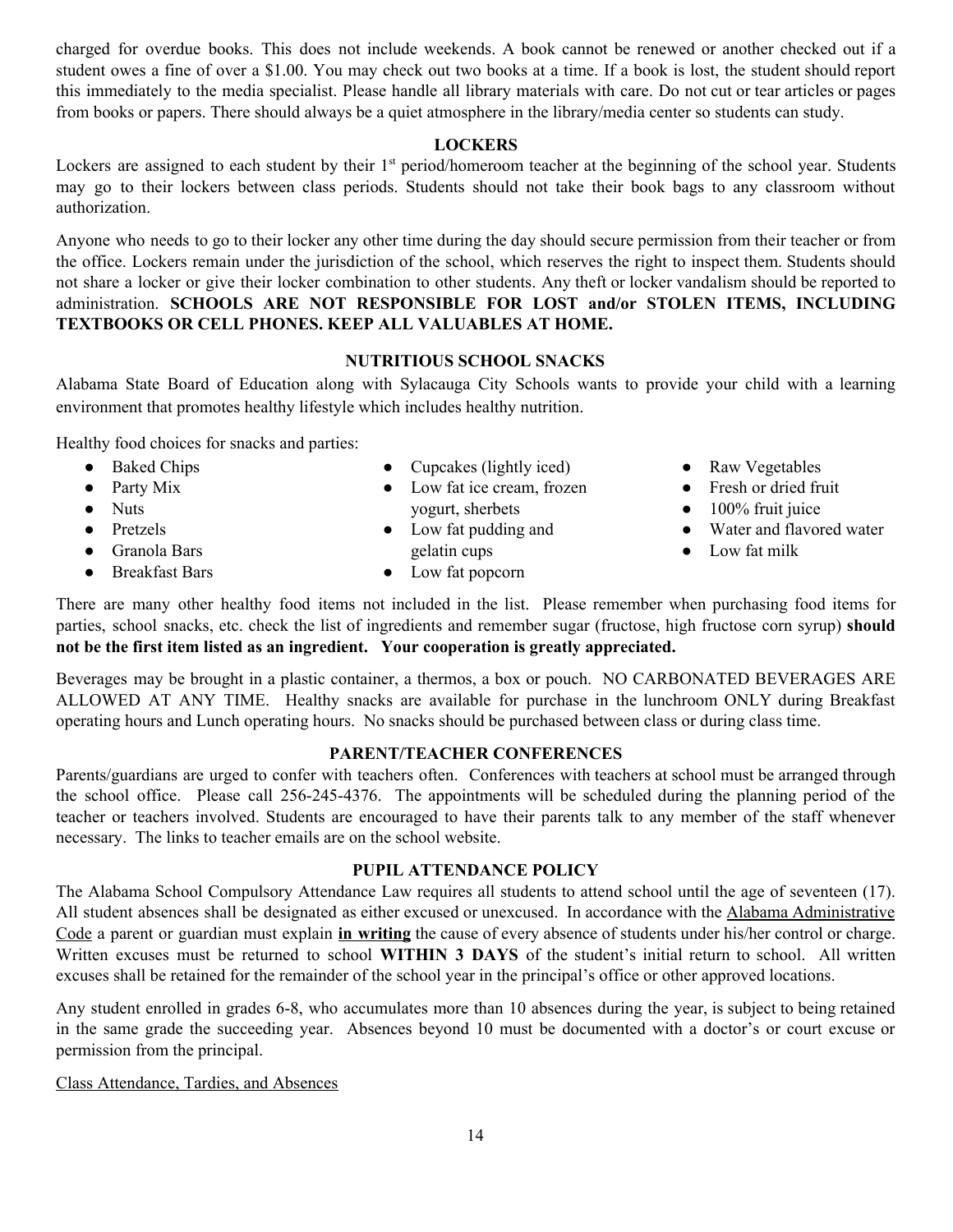School attendance is required of all children. Students are expected to report to school on time and attend school the full day. All students are subject to the same attendance policies. Parents should make every effort to schedule doctors' and dentists' appointments after school hours. Absences and tardies are either excused or unexcused. **Note: It is the parent's responsibility to provide school and court officials the correct mailing address and telephone number. Any** changes made during the school year need to be sent in writing to school and juvenile court officials.

# **"Excused Absences and Tardies" are defined as the following:**

- 1. Student illness Students who are sick and whose illness would endanger their health and the health of others. A doctor's excuse may be required.
- 2. Serious Family Illness Students in whose immediate family there is a serious illness that would reasonably necessitate the absence of a student.
- 3. Death in the Immediate Family Students in whose immediate family there has occurred a recent death may be temporarily excused from school for a reasonable length of time.
- 4. Recognized Religious Holidays Students will be temporarily excused from attendance on special and recognized religious holidays.
- 5. Professional Appointments Students will be excused with note from the doctor.
- 6. School Sponsored Activities Students shall be marked present when participating in a school sponsored activity away from the school building. However, any work missed must be made up.
- 7. Family Emergency/Crisis Students will be excused when their absence is beyond their control and due to a family emergency/crisis as determined by a school administrator.
- 8. School Closing School Cast will be sent for school closings due to inclement weather or emergencies.
- 9. Legal Students will be excused with documents from court officials.
- 10. Permission from the principal -

# **"Unexcused Absences and Tardies" are defined as the following:**

An absence or tardy for a reason not covered in the provision described under "Excused Absences and Tardies" will be unexcused (examples: Overslept, traffic, missed bus, train, etc.) It is the parent's' responsibility to see that their children attend school regularly and to provide evidence for an excused absence when an absence is necessary. **A phone call to the school about an absence is not sufficient documentation.** The State of Alabama requires a written note on file

- **WITHIN 3 DAYS** upon a student's initial return to school. Each note must contain the following:<br>
Child's full name<br>
Phone number to contact ● Child's full name • Phone number to contact Signature of parent or
	- Date to be excused parent/guardian doctor
	- Reason for absence

All notes will be kept on file and marked valid or invalid upon date and time of receiving the note. When school officials do not know the reason for an absence, they must assume that it is unexcused.

Students must attend 51% of the day to be counted present for the day. Parents or their designee must present a written explanation and sign their children in or out of school at the office when checking in or out.

# **Three excused tardies (check-ins and/or checkouts) will be considered one (1) excused absence. Three unexcused** check-ins or check-outs will be considered one (1) day of unexcused absence counted toward the truancy program. **Students with fifteen unexcused tardies or any combination of unexcused tardies/unexcused absences that accumulate will be referred as appropriate to the Truancy Program.**

## **Truancy Program**

Parents will be notified of unexcused absences by letter, per the following:

- 1. First unexcused absence a letter will be mailed to the student's home. The letter will be sent to the address on record at school. **If a student's address changes during the school year, parents must inform school officials immediately.**
- 2. Third unexcused absence a letter will be mailed to the student's home requesting a parent conference to clarify any unexcused absences and inform parents of consequences of future unexcused absences. Every effort will be made by parents and school officials to address issues in this conference.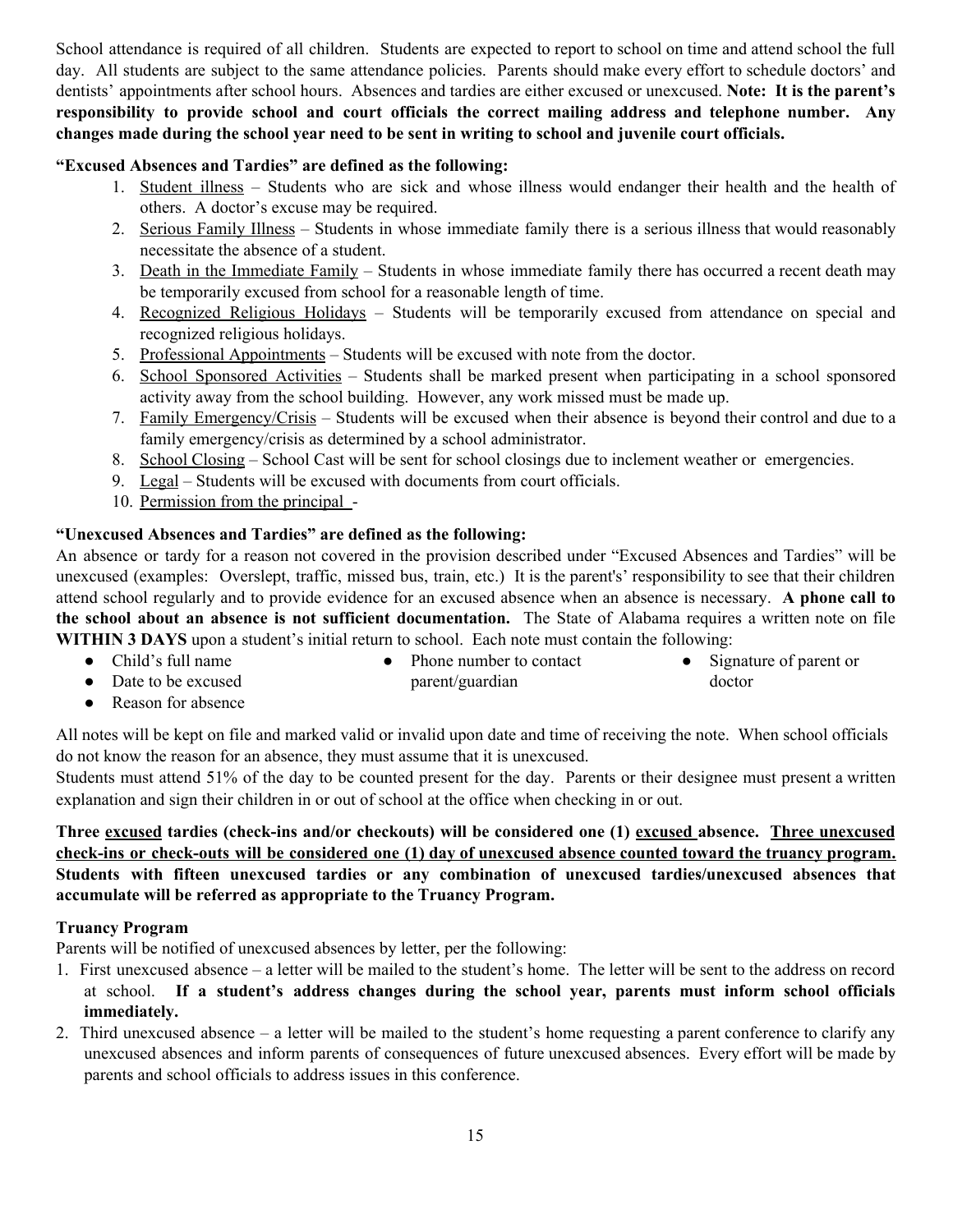- 3. Fifth unexcused absence School officials will file a truancy complaint with juvenile court officials. Juvenile court officials will send a letter to the student's home informing them that a truancy complaint has been filed in juvenile court. Court officials will notify parents of the date and time of the School/Court Early Warning Meeting.
- 4. Seventh unexcused absence School officials will sign a warrant on parents of students in elementary school through grade 6. School officials will file a petition in juvenile court on students in grades 7-12.
- 5. Ten or more unexcused absences will result in contributing to the delinquency charge being filed against the parent(s) or guardian(s) of all students.

**Important:** School officials will follow procedures for School/Court Early Warning meeting before filing a complaint or a warrant. Students and parents will have the opportunity to attend the School/Court Early Warning Meeting only one time during the student's school career.

For example, if a student and parent attended the School/Court Early Warning Meeting when the student was in the seventh grade, and then the student has accumulated five unexcused absences in the ninth grade, the student and parent will not attend the School/Court Early Warning Meeting at that time. However, if that student reaches seven unexcused absences during that same school year, a petition will be filed on the student and/or a warrant will be signed on the parent/guardian.

#### **UNEXCUSED TARDIES**

If a student is tardy to campus, that student must first check in at the school office. Students who are late coming to school will be granted three excused tardies with no penalty per semester. However, parents must come into the school office to explain the circumstances. Unexcused tardies will be handled by the office. Suspension will result from excessive unexcused tardies. **Classroom instruction begins at 7:40am. If students are not in their scheduled 1st period** classroom at 7:40 when the tardy bell rings, they should report directly to the office for a tardy slip.

\*If a student is tardy to school because of a doctor or dentist appointment, an excuse from the doctor or dentist must be presented when the student checks in, or the tardy will be unexcused.

| 1-2 Unexcused Tardy             | Student is warned                                                                    |
|---------------------------------|--------------------------------------------------------------------------------------|
| 3 <sup>rd</sup> Unexcused Tardy | Student is warned and parent notified / One day unexcused absence counted toward     |
|                                 | truancy and will remain in student's truancy record                                  |
| 4 <sup>th</sup> Unexcused Tardy | Student is assigned Detention Hall                                                   |
| 5 <sup>th</sup> Unexcused Tardy | Student is assigned 2 Days Detention                                                 |
|                                 | Parent letter is sent home / Parent Conference                                       |
| 6 <sup>th</sup> Unexcused Tardy | 1 Day ISS / Parent Conference / One day unexcused absence counted toward truancy and |
|                                 | will remain in student's truancy record                                              |
| $7th$ Unexcused Tardy           | 2 Days ISS / Parent Conference                                                       |
| 8 <sup>th</sup> Unexcused Tardy | 3 Days ISS / Parent Conference                                                       |
|                                 | student returns to the beginning of the process                                      |
| 9 <sup>th</sup> Unexcused Tardy | 1 Day OSS / Parent Conference / One day unexcused absence counted toward truancy     |
|                                 | and will remain in student's truancy record                                          |
|                                 |                                                                                      |

**\*The cycle begins again each semester with the exception of truancy records**

### **PERFECT ATTENDANCE**

Students should be in school all day (**NO** CHECK IN/OUT including tardies) and every school day (includes early dismissal days) to receive perfect attendance

### **PHYSICAL EDUCATION**

All students will participate in a nondiscriminatory physical education program. The program is coordinated and conducted by the physical education teacher who evaluates each student on the basis of his/her participation, cooperation, and sportsmanship.

All  $7<sup>th</sup>$  and  $8<sup>th</sup>$  grade students are required to purchase P. E. uniforms. Sixth grade students are encouraged to wear or bring clothing (including shoes) which will allow them to participate safely, comfortably, and without embarrassment.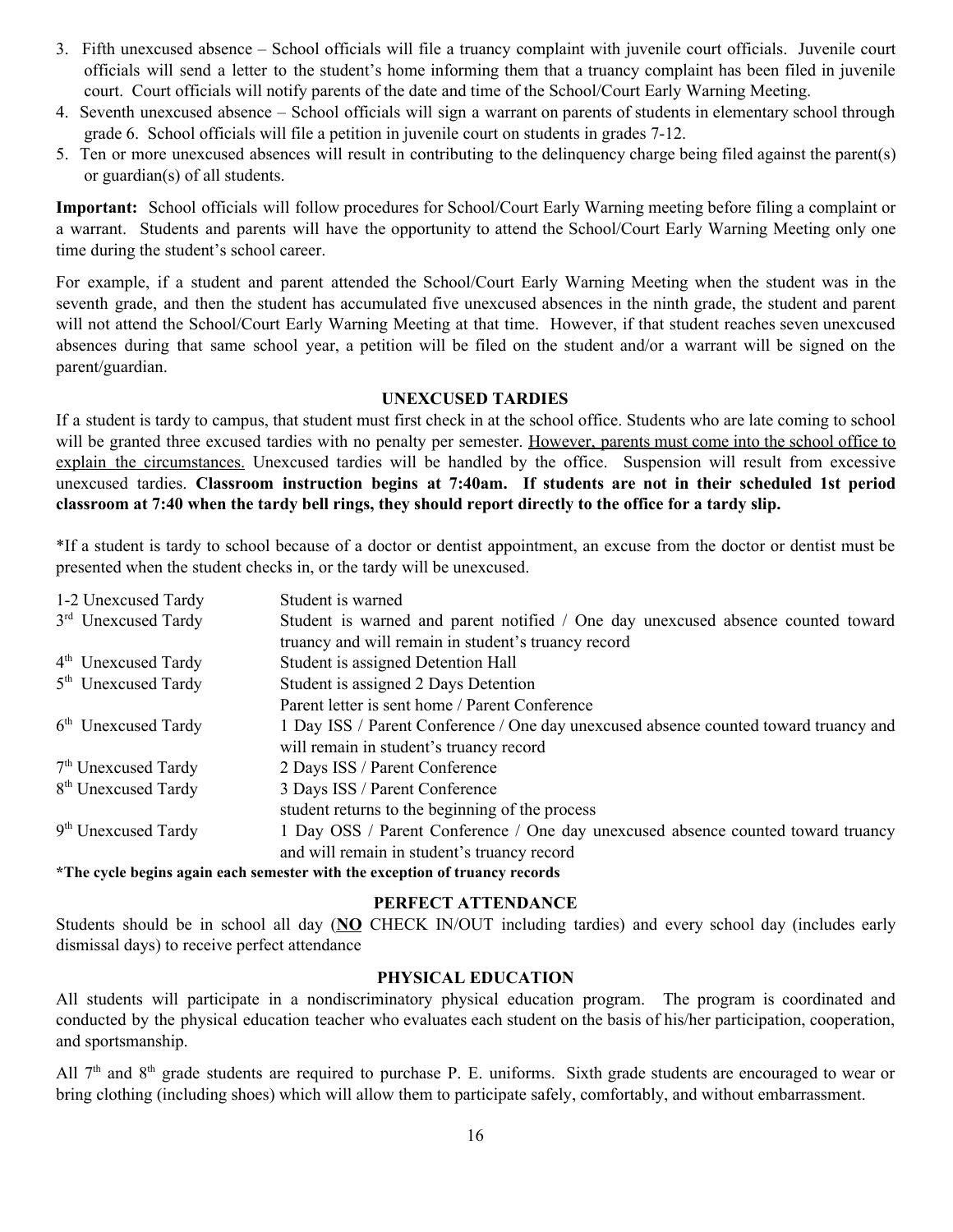Personal illness or severe injuries are the only reasons a student will be excused from participation in physical education. The parent/guardian should explain the circumstances of any illness or injury requiring an excuse from physical education in a note the day the excuse is needed. It is the student's responsibility to have the note approved by his/her first block teacher no later than 8:30 am that day.

If a student is unable to participate in physical education for a period of more than one week, an explanation from a physician is requested.

## **PROCEDURES FOR CELL PHONES AND OTHER ELECTRONIC DEVICES**

The unauthorized possession or use of cell phones and other electronic communication devices during school hours and on school buses is prohibited. However, this policy does permit cell phones and other electronic devices to be left in a vehicle or a school locker, provided they remain in the vehicle or locker at all times while on school property. The use of cell phones and other electronic devices may be allowed with expressed permission from the principal or his/her designee after school hours, such as during or after extracurricular activities.

Cell phones and devices with photographic capabilities may also pose a threat to freedom of privacy, exploit personal information through use, and are a source of cheating. Possession of a cell phone or other electronic device during any standardized test (i.e., ASPIRE, ACT) may result in the test being invalidated and legal action being taken by the testing company.

Administrative responses for students who violate 2.15 of the STUDENT CODE OF CONDUCT may be as follows:

1<sup>st</sup> Offense - phone confiscated and returned to the parent/guardian the following day. The student will be assigned 1 day of In-School Suspension.

2<sup>nd</sup> **Offense** - phone confiscated and returned to the parent/guardian. The student will be assigned 2 days of ISS.

**3 rd Offense** - phone confiscated and returned to the parent/guardian. The student will be assigned 3 days of ISS.

**4 th Offense** – phone confiscated and returned to the parent/guardian. The student will be assigned 1 day of OSS. Subsequent Offenses--

\*If any alleged criminal violations have occurred using the cell phone or other electronic device, the device will be turned over to the juvenile authorities as evidence. Devices confiscated during administration of any standardized test may be picked up by the parent/guardian from the Executive Director of Learning Support Services at the Central Office of the Sylacauga City Board of Education after all test materials have been packaged and returned to the State Department of Education if the device is found to have no evidence of cheating or copyright violations. The Sylacauga City Schools shall not assume responsibility for theft, loss, or damage of a prohibited electronic device; in addition, the Sylacauga City Schools shall not assume responsibility for unauthorized calls, photographs, or audio/video recordings made on a cell phone or other electronic device. Nothing herein should be construed as limiting the extent of any administrative response the principal deems necessary under the circumstances of the violation(s).

### **SCHOOL BUS**

Disobedience/defiance of authority: Safety Issues, Vandalism, and Cursing-Rudeness all fall under the category of disobedience/defiance of authority.

Safety Issues: standing up, hanging out windows, throwing objects, loud talking or yelling, unsafe boarding procedures.

Vandalism: any student who vandalizes the bus will be required to pay for the damage or fix the damaged area. Examples would be cleaning graffiti, purchasing a new seat cover, replacing a window, etc.

Cursing-rudeness: no student shall curse, talk back or intentionally argue in a demanding or disruptive manner with other students or with the bus driver. No student shall show disrespect to a fellow student or the bus driver.

| $1st$ offense              | 5 days                                   |
|----------------------------|------------------------------------------|
| $2nd$ offense              | 10 days                                  |
| $3rd$ offense              | off for the remainder of the school year |
| Fighting:<br>$1st$ offense | off for the remainder of the school year |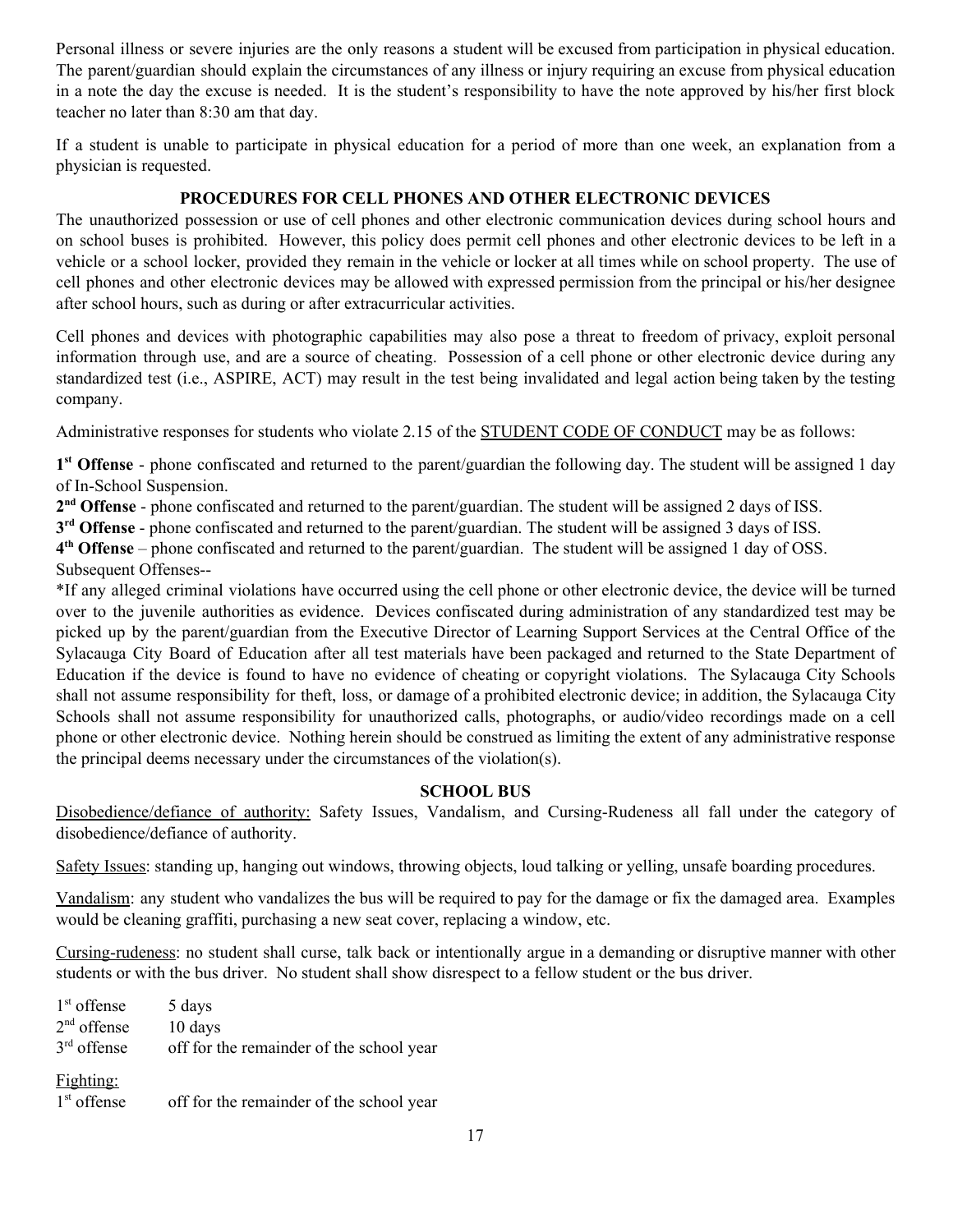The days students are absent from school do not apply toward days suspended off the school bus.

Possession of drugs or weapons: possession of drugs or weapons on the bus will be handled in accordance with Board policy with removal from school pending a due process hearing within ten days. Consequences may include out of school suspension, alternative school and/or expulsion.

Any Class III Violation committed on the bus will result in disciplinary action outlined under Class III Violations on page seven of the Sylacauga City Schools Code of Conduct.

Riding the bus is a privilege not a right. Misconduct on the bus can result in the student losing that privilege.

# **STUDENT COUNCIL DANCE**

The Student Council Dance is held each year during the second semester. Only  $7<sup>th</sup>$  and  $8<sup>th</sup>$  grade NLMS students may attend the dance. It is an informal middle school dance designed to provide a fun, safe, social activity for all our 7th and 8th grade students. The following is important information regarding the dance:

- Any student who has been assigned ISS and/or corporal punishment for more than two occurrences during the school year will not be allowed to attend.
- Any student assigned to OSS during the school year will not be allowed to attend.
- Any student sent for alternative placement will not be allowed to attend the dance.
- Girls ARE NOT allowed to wear strapless dresses or dresses that are too revealing either in the front or the back.
- Girls are to wear party dresses or Sunday dresses. Dresses that are above the knee are not to exceed three inches above the knee. Tea length dresses may also be worn.
- Boys ARE REQUIRED to wear a tie, collared shirt, and dress pants to the dance. Any boy coming to the dance without a tie will be asked to leave.
- Only 7<sup>th</sup> and 8<sup>th</sup> grade NLMS students may attend the dance. Students from other schools may not attend or participate in any of the activities.
- Students seen dancing inappropriately will be given one warning. If they are warned a second time, their parents will be called to come and pick them up from the dance. Inappropriate dancing is based on the judgment of the faculty and chaperones. There is NO appeal.
- Students will need to bring money for pictures. Pictures will be taken that night. Picture information will be given out the week before the dance.
- Attendance for the dance is \$12.00 per person and must be paid prior to the night of the dance. An amount of no less than \$150.00 will go to a charity chosen by SGA. No monies will be taken at the door.
- Students will NOT be allowed to check in or out the day of the dance for any dance-related activities.
- The dance will begin at 7:00 P.M. and end at exactly 10:00 P.M. We ask that students be picked up no later than 10:15 P.M.
- All students attending the dance must return a signed permission slip by their parents or guardians.

# **STUDENT ILLNESS AND MEDICATION**

School officials will notify the parent immediately of any child who becomes ill while at school. Other than giving emergency first aid where it is required, teachers or principals will not give any medication.

If a parent works out-of-town, it is vitally important that they send a written letter to the school naming someone to be contacted to pick their child up from school when illness occurs. If under exceptional circumstances a child must take oral medication during school hours, and the parent or guardian cannot be at the school to administer the medication, only the school nurse and/or medication assistants shall administer the medication in compliance with the regulations that follow:

- 1. Written instructions signed by the parent (guardian) and/or physician will be required and shall include
	- A. Child's name
	- B. Name of medication
	- C. Purpose of medication
	- D. Time administered
	- E. Dosage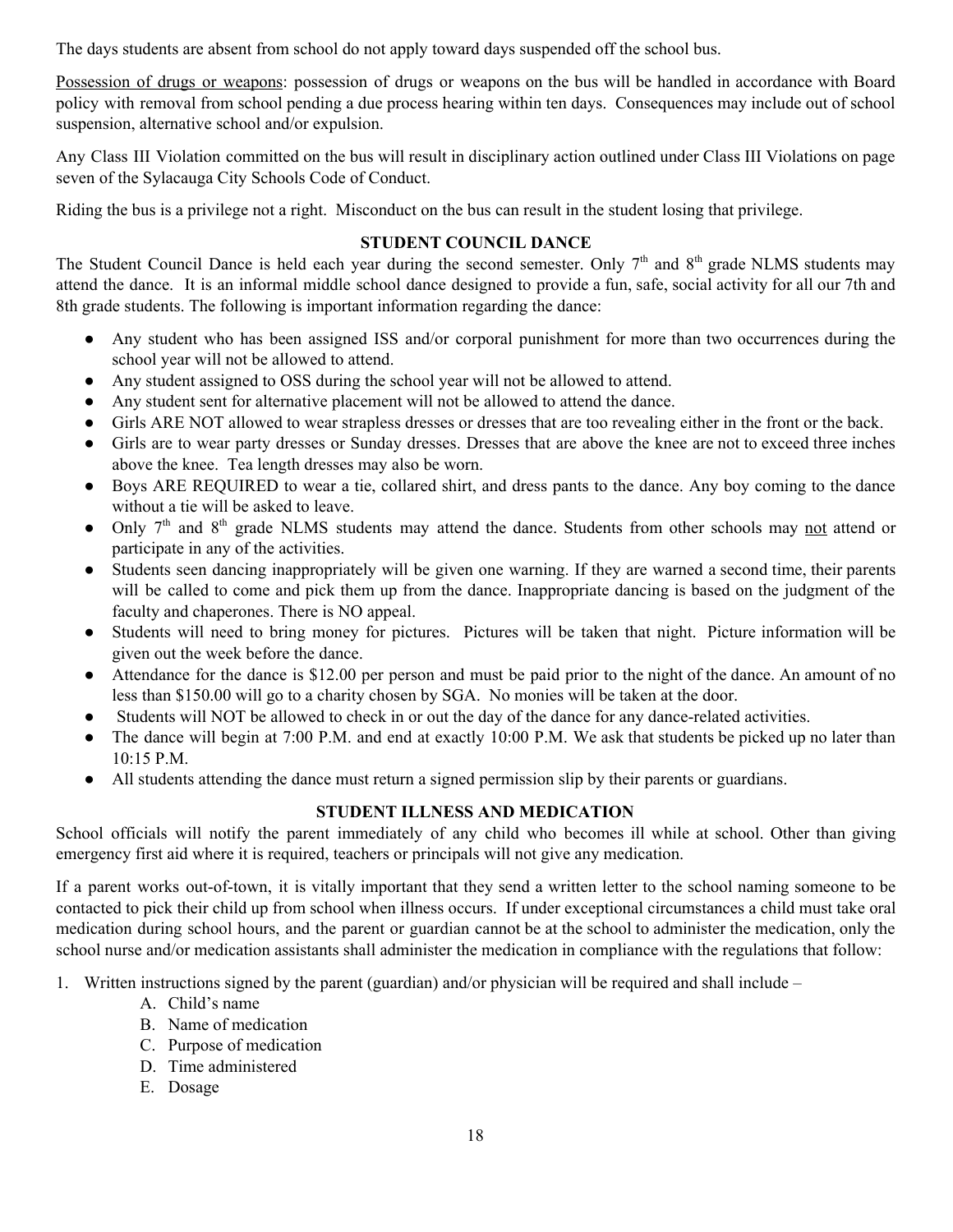- F. Possible side effects
- G. Termination date of administering medication

### **\* No child should ever keep medicine with him/her during the school day.**

- 2. The nurse will—
	- A. Inform appropriate school personnel of the medication.
	- B. Keep a record of administration of medication.
	- C. Keep medicine in a secured area.
	- D. Return unused medication to parent only.
- 3. The parent or guardian of the child must assume responsibility for informing the principal of any change in the child's health or change of medication.
- 4. The school retains the discretion to reject a request for administration of medicine.

### **\*A student will not be allowed to take ANY over-the-counter medication without proper parent authorization on file in the front office.**

### **SUMMER SCHOOL/PROMOTION POLICIES**

Students must comply with the Sylacauga Board of Education attendance policies in order to be promoted. Students will be allowed to make up academic failures in summer school at the administration's discretion.

### **TELEPHONE USE**

The telephone in the office is for business use. In case of illness, students are to report to the nurse's station. To use the phone, a student must have a pass from a teacher **and** ask permission from the office. Students are not permitted to call parents with their cell phone during the school day.

### **TEXTBOOKS**

Some teachers will issue textbooks to their students. The teacher will record the condition of the book on a form when it is issued to the student. The form is signed and serves as a receipt for school records. The parent or guardian shall be held liable for loss, abuse, or damage to textbooks.

#### **WORTHLESS CHECKS**

Outstanding debt is not an allowable expenditure for any state, federal, or public local fund. Uncollected fund balances will not be carried over from one school year to the next. The Sylacauga Board of Education will set a service charge for worthless checks. All bad checks will be turned over to the Talladega County District Attorney.

### **SCHOOL DISCIPLINE**

One of the most important lessons taught in education is appropriate behavior that is conducive to teaching and learning. Students are reminded that they must follow school and district codes of conduct. Good behavior is expected. When students violate the code of conduct, certain disciplinary actions will be taken, such as conferences, detention hall, corporal punishment, In-School suspension, Out of School suspension or Alternative Placement.

The school principal or assistant principal may suspend a student for good cause for a specific number of days, which will be counted in the Alabama School Register as unexcused absences. Ten (10) unexcused absences may result in a loss of credit for that year. If an offense is deemed serious enough, a student can be expelled with the approval from the Board of Education.

### **AFTERNOON DETENTION (D-Hall)**

Each teacher will have a classroom management plan that will be distributed in their syllabus at the beginning of the school year. Any student whose actions are deemed worthy of a detention, after a student conference and parent contact have been given, will be subject to receive detention.

When a student fails to respond to an individual teacher's classroom discipline plan, the teacher may assign **Afternoon Detention**. The detention form will serve as an indication that the student was told he/she was assigned **Afternoon Detention**. The teacher will give the white copy to the student and turn in the remaining copies to administration. The teacher can assign detention on Tuesdays, Wednesdays, Thursdays, or Friday afternoon's beginning at 2:45. Parents are responsible for picking their child up at the school by 3:30. *Failure to attend Afternoon Detention will result in one day*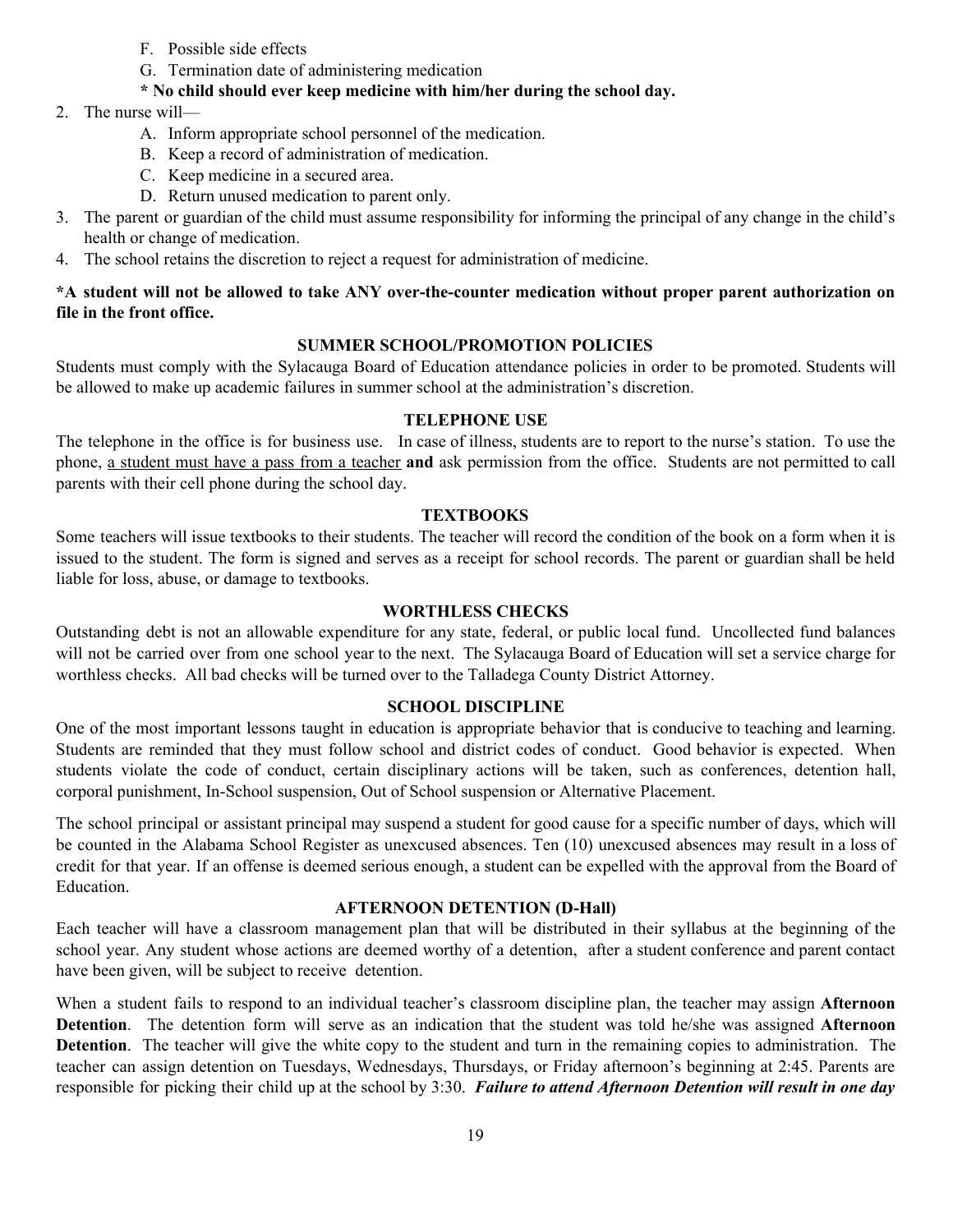*of* **ISS.** Students can be assigned more than 1 detention on the same day. If this happens, then the student will have to serve those detentions consecutively.

Multiple Class I offenses will result in a Class II Offense. When the classroom intervention plan does not correct a student's behavior, the student should be referred to the office.

### **ALTERNATIVE SCHOOL PLACEMENTS**

The alternative school programs are designed for students who are not able to function in the structure of a regular school setting or who are potential dropouts. The board authorizes the Superintendent to establish programs of instruction for students while meeting academic and/or behavioral needs in a structured educational environment removed from the normal school setting. See program rules and guidelines in the Student Code of Conduct.

### **CORPORAL PUNISHMENT**

Corporal punishment (paddling) may be used as a disciplinary option by an administrator or by a certified staff member in the presence of an administrator. The use of corporal punishment requires prior consent of the parent, guardian, or other parental representative. Guidelines for the use of corporal punishment can be found in Board Policy 6.17, available in the Central Office of the Board of Education and the local school office.

### **IN - SCHOOL SUSPENSION**

In-school suspension is a structured disciplinary action in which a student is isolated or removed from regular classroom activities but is not dismissed from the school setting. The principal or his/her designated person(s) has the authority to assign students to in-school suspension for a reasonable and specified period of time.

### **OUT OF SCHOOL SUSPENSION**

Suspension is defined as the temporary removal of a student from school for a violation of school policies, rules, regulations, or for interfering with the orderly operation of the school. Without an appropriate disciplinary hearing, cumulative suspensions shall not exceed 10 school days per semester for non-special education students and 10 days per year for special education students. In the event a proposed suspension results in cumulative suspensions exceeding ten (10) school days per year for non-special education students or ten (10) full days per year for special education students, an appropriate disciplinary hearing will be held. Only the Superintendent or his/her designee, principal, or assistant administrator shall have the authority to suspend students.

- 1. Credit for class work is not permitted for students suspended from school. Any previous assignments are immediately due upon Out of School Suspension. Work must be submitted to the office before the student leaves campus on the date of suspension. Nine-week tests, midterms, and final exams may not be made up nor will exam credit be given to those students who have been suspended during exam periods.
- 2. Any single suspension shall not exceed 10 school days without an administrative hearing by the Superintendent or his or her designee.
- 3. The Superintendent will be notified in writing of all suspensions.
- 4. A student being suspended will be informed of the reason for suspension, the number of suspension days, and appeal rights. A disciplinary action notice form will be provided to the custodial parent or legal guardian.
- 5. The custodial parent or guardian will be given the opportunity to confer with the principal before the student is readmitted to school.
- 6. After an administrative hearing, the Superintendent or his/her designee may suspend the student until action is taken by the Board.
- 7. Students suspended for any portion of the school day are not allowed to participate in or attend any school related activities until reinstated by the school administrator.

# **DISCIPLINARY LADDER**

**Classification of Violations** Violations of the Student Code of Conduct are grouped into three classes (Class I, Class II, and Class III). Before determining the classification of a violation, the principal or his designee will consult with the students involved and school personnel. Once the classification of the violation is determined, the principal, or his designee will implement the disciplinary procedure. No student shall be punished for any suspected violation until the person responsible for implementing the disciplinary action has heard the student's explanation. Due process involving student's rights shall be followed.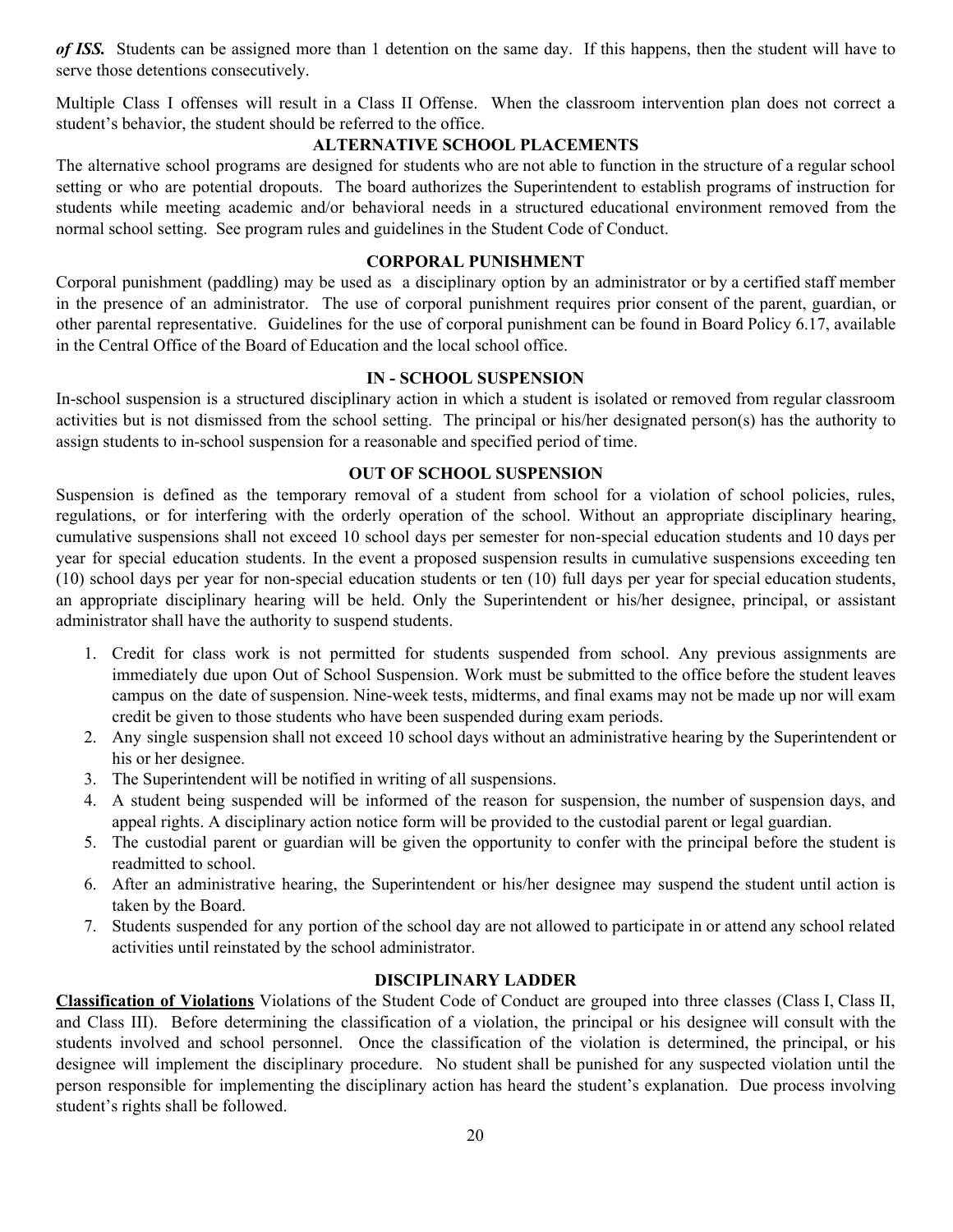In the event that a suspension or expulsion is the potential result of the violation, the parent(s) or legal guardian(s) of the student shall be notified and the student released in their custody, or with their knowledge. If the parent(s) or legal guardian(s) cannot be contacted immediately, the principal shall then inform them of the action by sending notice within twenty-four hours. Juvenile law enforcement authorities and the School Resource Officer (SRO) may also be notified and, if the situation warrants, the student shall be released to someone other than the parent or legal guardian, then the parent or legal guardian shall be notified as quickly as possible of the action taken. In the event that the parent or legal guardian of the student cannot be located and an immediate suspension is required, (without the necessity of contacting juvenile or law enforcement authorities), the principal or authorized official of the school can remove the child from the school grounds to the location of the parent or legal guardian. If the parent(s) or legal guardian(s) are not found, written notice will be given to the parent(s) or legal guardian(s) of the action taken by the school within twenty-four hours. Due process will be given to all students.

Under no circumstances shall academic grades be used as a means of maintaining order in the classroom, nor shall student behavior be included in calculating academic grades. All academic grades shall reflect the most objective assessment of the student's academic achievement.

**Disciplinary Actions** The Student Code of Conduct Violations are grouped into three classes: Class I - Minor Violations, Class II - Intermediate Violations, and Class III - Major Violations. Each classification is followed by a list of offenses and appropriate disciplinary sanctions which are to be implemented by principals and designees. Each **Level** is regarded as a higher rung on the discipline ladder and will result in more severe consequences.

Each classroom teacher should seek to correct general classroom disruption by taking in-class disciplinary action, by making a personal call to the student's parent(s), guardian(s), or custodian(s) when feasible, and/or by scheduling conferences with other school staff, and parent(s)/guardian(s)/custodian(s). Only when the action taken by the teacher is ineffective, or the disruption is sufficiently severe, should the student be referred to the principal or designee. Acts such as failure to bring notebook, pencils, books, or sleeping in class or similar actions are not causes for disciplinary referrals. These acts are covered under the teacher's classroom management system**.** However, when students consistently exhibit such habits, their parent(s)/guardian(s)/custodian(s) are to be notified by school officials of such misbehavior.

## **Note: After school detention**

The school has also implemented strategies for helping students build resiliency through intervention. The school guidance counselor will counsel with students who are frequently referred to the office for behavior problems, attendance issues, lack of familial support and who are prone to violence.

## **Class I Minor Violations**

## **Class I Offenses include but are not limited to:**

- 1.01 Distraction of other students
- 1.02 Intimidation of a student
- 1.03 Unauthorized organizations
- 1.04 Tardiness
- 1.05 Non-direct use of profane language or obscene manifestation
- 1.06 Non-conformity to dress code
- 1.07 Disruption on a school bus
- 1.08 Inappropriate public display of affection
- 1.09 Unauthorized absence from class or school for part of a day

## **Class I Disciplinary Sanctions**

- Conference with student
- Verbal Reprimand
- $\bullet$  Withdrawal of Privilege(s)
- Parent / Student / Administrator Conference
- Temporary Removal from Class

1.10 Refusal to complete class assignments

1.11 Failure to follow appropriate directives from a local Board employee

- 1.12 Unauthorized use of school or personal property
- 1.13 Littering of school property
- 1.14 Cheating or dishonesty in school work

1.15 Any other violation which the principal and/or designees may deem reasonable to fall within this category after investigation and consideration of extenuating circumstances

- Detention
- In-school suspension
- Other sanction(s) as approved by the Board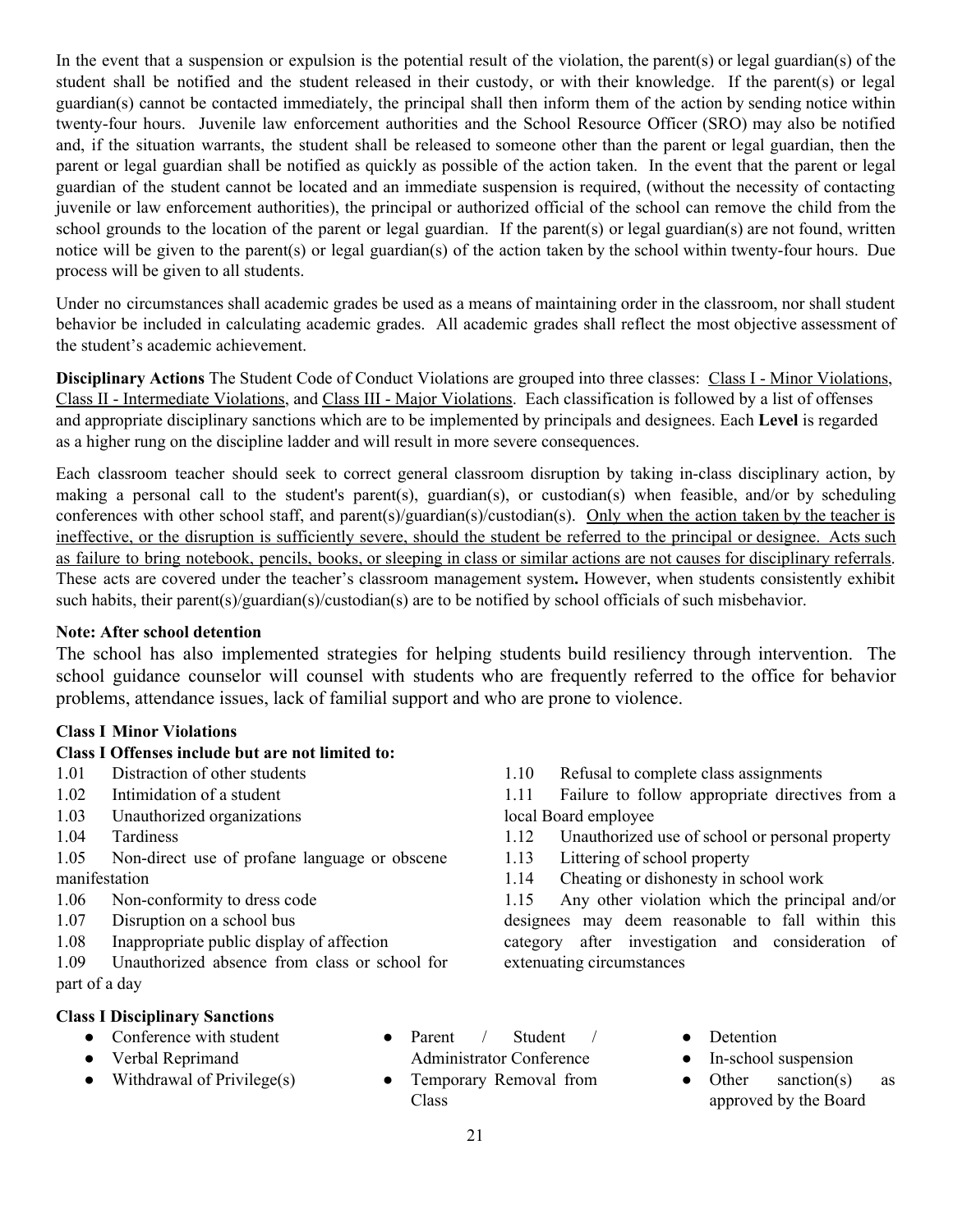## **Class II Intermediate Violations**

# **Class II Offenses include but are not limited to:**

- 2.01 Defiance, insubordination or refusal to follow appropriate directive from a school system employee
- 2.02 Vandalism/property damage
- 2.03 Theft of property valued under \$250.00
- 2.04 Gambling
- 2.05 Possession of stolen property with the knowledge that it is stolen
- 2.06 Threats/extortion
- 2.07 Trespassing
- 2.08 Direct use of profane language or obscene manifestation (verbal, written, gesture directed toward another person) (See 1.05)
- 2.09 Repeated direct or non-direct use of profane language or obscene manifestations
- 2.10 Anti-authority or gang related behavior
- 2.11 Unauthorized absence from school for a day or more
- 2.12 Written or verbal proposition to engage in sexual acts
- 2.13 Inappropriate touching of another person
- 2.14 Possession of and/or use of matches or lighters
- 2.15 Unauthorized possession and/or use of cell phones, camera, electronic pager or any other electronic communication device.
- 2.16 Dishonesty and cheating
- 2.17 Providing false information to a school system employee
- 2.18 Providing written or verbal false information about a school system employee
- 2.19 The use of tobacco products and the illegal possession, distribution, and sale of a tobacco product on school property is prohibited. These prohibitions also apply to electronic cigarettes, vape pens, hookah pens, e-hookahs, vape pipes and any similar type of device designated to deliver nicotine, flavor, and other chemicals via inhalation.
- 2.20 Harassment
- 2.21 Bullying
- 2.22 Cyber-bullying
- 2.23 Violation of Technology Acceptable Use Policy
- 2.24 Any other violation which the principal may deem reasonable to fall within this category after investigation and consideration of extenuating circumstances

# **Disciplinary Sanctions**

- Temporary Removal from Class
- Detention
- In-school suspension
- Out of school suspension
- Alternative education program

# **Class III Major Violations**

## **Class III Offenses include but are not limited to:**

- 3.01 Arson
- 3.02 Robbery
- 3.03 Theft of property valued at \$250.00 or more
- 3.04 Burglary of school property
- 3.05 Criminal mischief
- 3.06 Bomb threat
- 3.07 Sexual offense
- 3.08 Fighting
- 3.09 Inciting or participating in major student disorder
- Referral to outside agency
- Expulsion
- Any sanction(s) included in Class I and other sanction(s) as approved by the Board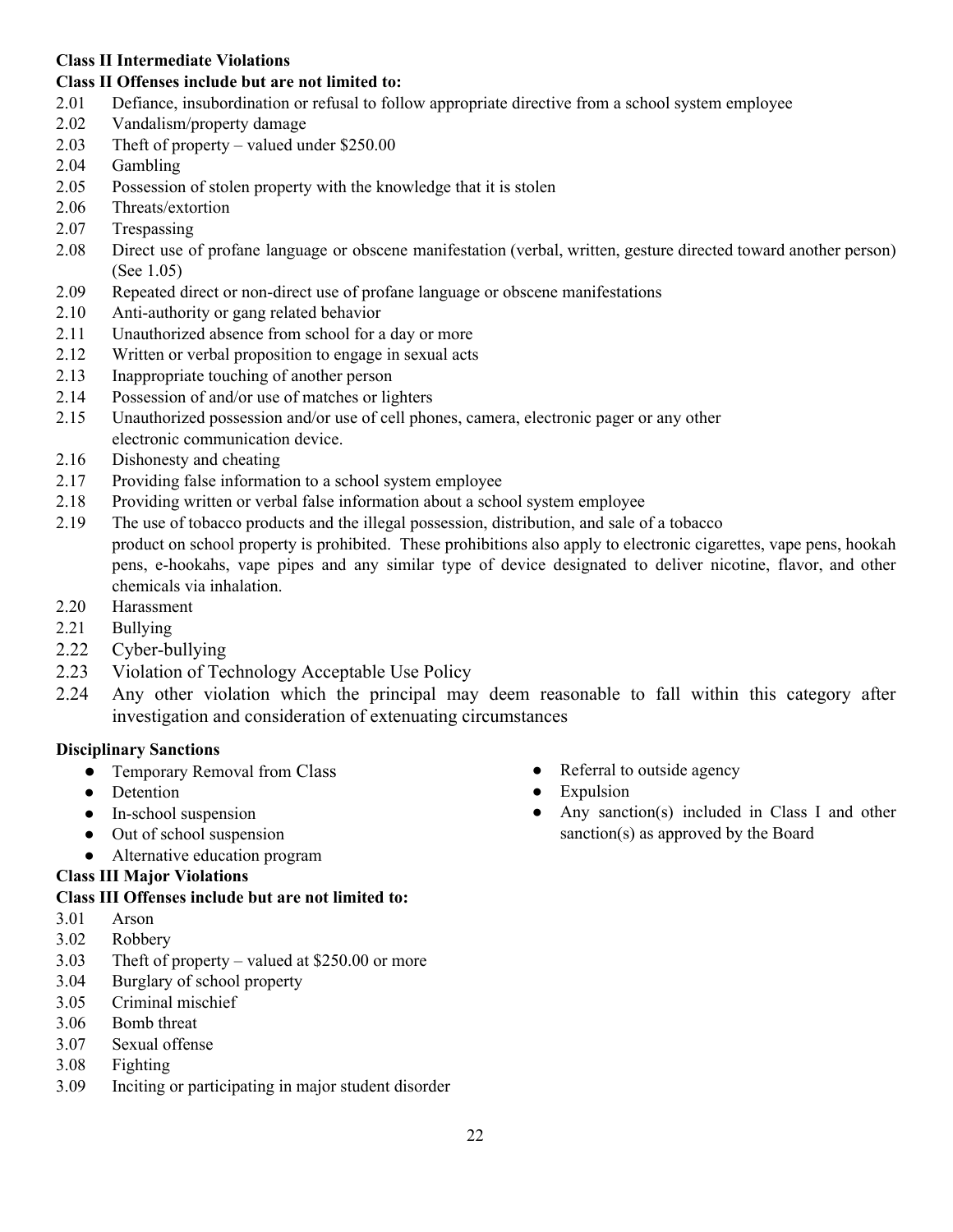- 3.10 Unjustified activation of fire alarm system or fire extinguisher
- 3.11 Assault on another person (student, teacher, staff member, visitor, etc.)
- 3.12 Possession of a weapon
- 3.13 Preparing, possessing and/or igniting explosive device
- 3.14 Unlawful use, sale, purchase, furnishing or giving, or possession of illegal drug, drug paraphernalia or alcoholic beverage, or being under the influence of illegal drug or alcoholic beverage
- 3.15 Accessing or changing information in school computers to benefit one's self, or to endanger or cause harm to another individual
- 3.16 Any other offense which the principal and/or designee may deem reasonable to fall within this category after investigation and consideration of extenuating circumstances
- 3.17 Crimes as defined under the laws of the city, state of Alabama or United States

## **Disciplinary Sanctions**

- Out of school suspension
- Alternative education program
- Referral to outside agency, including the criminal justice system
- Expulsion
- Restitution of property and damages where appropriate
- Any sanction(s) included in Class I and Class II and other sanction(s) as approved by the Board

### **DUE PROCESS**

The policy of the Sylacauga City Board of Education is to adhere to due process when carrying out the procedures contained in this handbook. Principals are responsible for familiarizing their staffs with due process procedures and provide each staff member with a copy of this handbook. The handbook has been published with the following concepts in mind:

- 1. School rules must be clearly stated and related to the educational purposes of the school.
- 2. School rules must be fair and specific enough for students to know what they may or may not do.
- 3. Students, parents, and guardians must be informed of the rules affecting behavior and discipline.
- 4. When disciplinary action is involved, school personnel and students must comply with required procedures set forth in the **Student Code of Conduct**.

The consensus of this Board is that the regulations in this handbook deal with a matter of legitimate interest with the intent of protecting the health, safety, and welfare of students and ensuring the efficient operation of the schools.

### **HARASSMENT OF STUDENTS**

A student who believes that he or she has been or is being subjected to any form of harassment shall immediately report the matter to a teacher, the school counselor, assistant principal, principal, or the Superintendent. Any student who suspects that another student is being harassed shall immediately report the information to a teacher, school counselor, assistant principal, principal, or the Superintendent. A student's request to make his or her report to someone of the same sex will be granted.

### **SPECIAL EDUCATION**

The Sylacauga City School System is responsible for identifying all children and youth with disabilities who need special education or related services, ages birth to 21 years, who live in the school district attendance zone. Referrals may be made by anyone with knowledge of such children or youth. Referrals may be made to the school counselor or to the Executive Director of Teaching & Learning

### **SECTION 504 OF THE REHABILITATION ACT**

A student with disability as defined by the Act shall not be discriminated against in any program, activity, or event connected to the Sylacauga City School System. Students who qualify under the Act may require accommodations. Referrals may be made to the school counselor or to the coordinator of 504 services.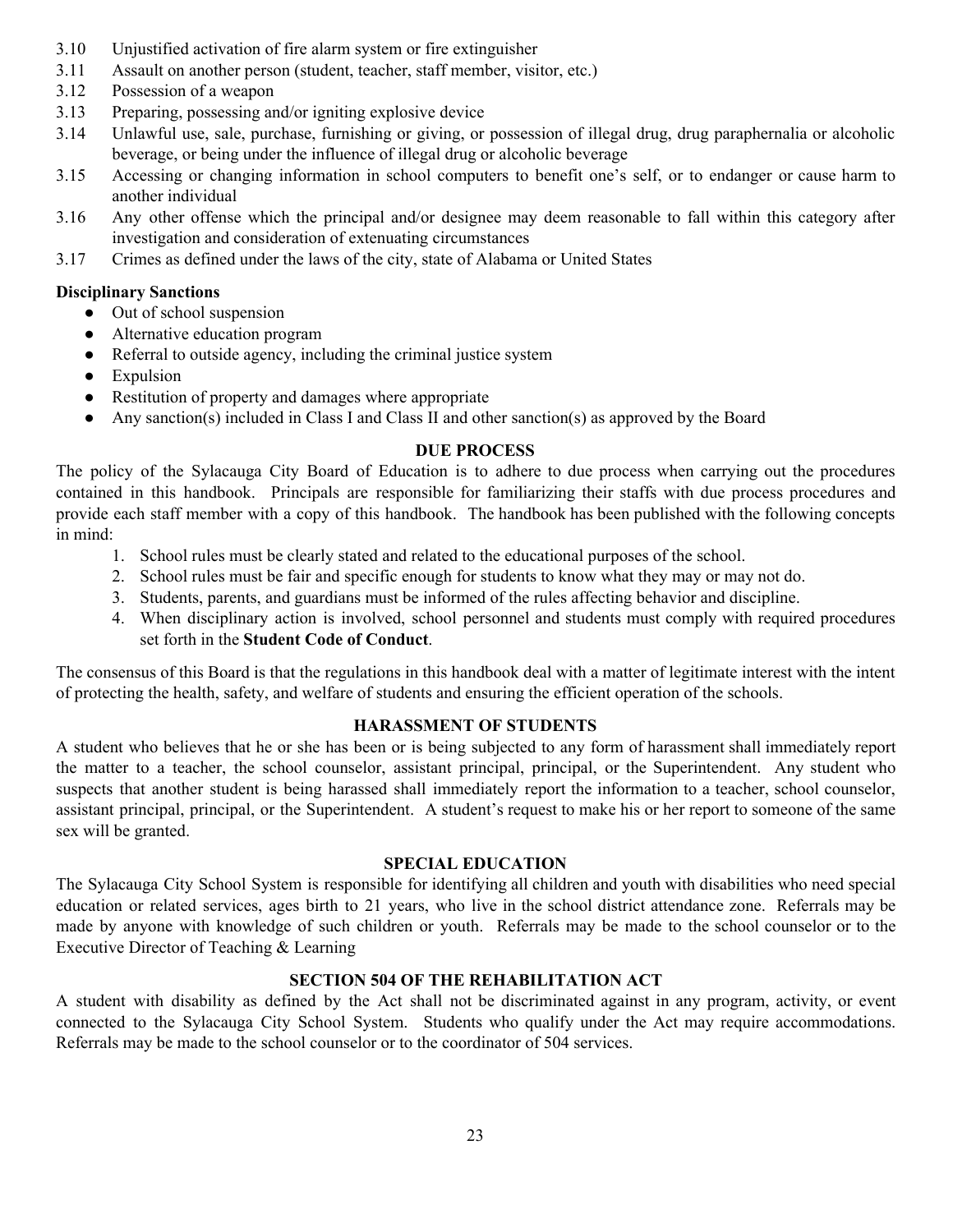#### **GIFTED**

Intellectually gifted children and youth are those who perform at high levels in academic or creative fields when compared with others of their age, experience, or environment. These children and youth require service not ordinarily provided by the regular school program. Children and youth possessing these abilities can be found in all populations, across all economic strata, and in all areas of human endeavor. Anyone with knowledge of a child can make a referral to receive gifted services including the child himself. The following areas are considered when determining eligibility for the program: Aptitude, characteristics, and performance indicators. Services for grades 3-5 are generally provided in the form of a pull out resource program. Students in grades K-2 are served primarily through a consultation model; students in grades 6-8 are generally served through pre-ap classes in English Language Arts and Math; and students in grades 9-12 are served through pre-ap/honor course selections. For more information contact the gifted education coordinator, Mrs. Jennifer Rosato.

#### **CHILD FIND**

The Sylacauga School System is attempting to identify all children with disabilities who need special education or related services, ages birth to 21 years, who live in the district's attendance area.

Child Find also applies to children who attend private and home schools, including those attending religious schools, regardless of the severity of their disability.

Referrals may be made by calling Jennifer Rosato, coordinator of the Child Find program, Sylacauga City Schools, (256) 249-7012; Child Find at 1-800-543-3098; or for those individuals using telecommunication devices, the Alabama Relay Center at 1-800-548-2547.

#### **DISCRIMINATION POLICY**

It is the official policy of the Sylacauga Board of Education that no person shall, on the grounds of race, color, disability, sex, religion, creed, national origin, age or economic disadvantage, be excluded from participation in, be denied the benefits of, or be subjected to discrimination under any program, activity or employment.

It is the policy of the Sylacauga Board of Education not to discriminate on the bases of sex, disability, religion, creed, national origin, race, color or age in its educational programs, activities or employment policies as required by Federal Regulations. Inquiries or complaints regarding compliance with Federal Regulations may be directed to the Superintendent / Title VI Coordinator, Dr. Jon Segars, Title IX, Student Services, Mr. Bobby Hall and or Section 504 Coordinator, Jennifer Rosato at 605 West Fourth Street, Sylacauga, Alabama 35150, telephone number (256) 245-5256.

### **UNSAFE SCHOOL CHOICE POLICY**

A transfer option school (TOS) in the state of Alabama is one in which for three (3) consecutive school years the school has expelled one percent (1%) of the student population or five (5) students (whichever is greater) for violent criminal offenses committed on school property during school hours or committed at school-sponsored activities. The words "transfer option school," "TOS," or "TOS school" shall mean a persistently dangerous school as those words are used in the No Child Left Behind Act of 2001, Public Law 107-110, Title IX, §9532(a) and (b). For the purpose of this definition, a "violent criminal offense" shall mean homicide; robbery; assault in the first and/or second degree; sexual battery (including rape) as these offenses are defined in the Criminal Code of Alabama (see § 13A-6-1, et. Seq., Ala. Code 1975); and use of a handgun, firearm component, explosive, knife, and other "unknown weapons" as defined by the Student Incident Report (SIR).

#### **PARENTS RIGHT-TO-KNOW**

The "Parents Right-to-Know," Title I, part A, Section 1111(h)(6), requires the local education association (the Sylacauga City Schools System) to notify parents of each student attending a Title I participating school that they may request information regarding the professional qualifications of their child's teacher(s). Nichols-Lawson Middle School is a Title I participating school, i.e.: our school receives federal funding which is used to promote learning for students as well as assist those who experience reading difficulties. Should you wish to request said information regarding the professional qualifications of your child's teacher(s), please mail your request to Mr. Gary Rivers, and a Parents' Right-to-Know form will be completed and sent to you.

|          | <b>GRADING PERIOD SCHEDULE</b> | 2nd Nine | 10/09/18-12/19/18   | 4th Nine | $03/13/19 - 5/22/19$ |
|----------|--------------------------------|----------|---------------------|----------|----------------------|
| 1st Nine | 08/7/18-10/08/18               | 3rd Nine | $01/7/19 - 3/12/19$ |          |                      |